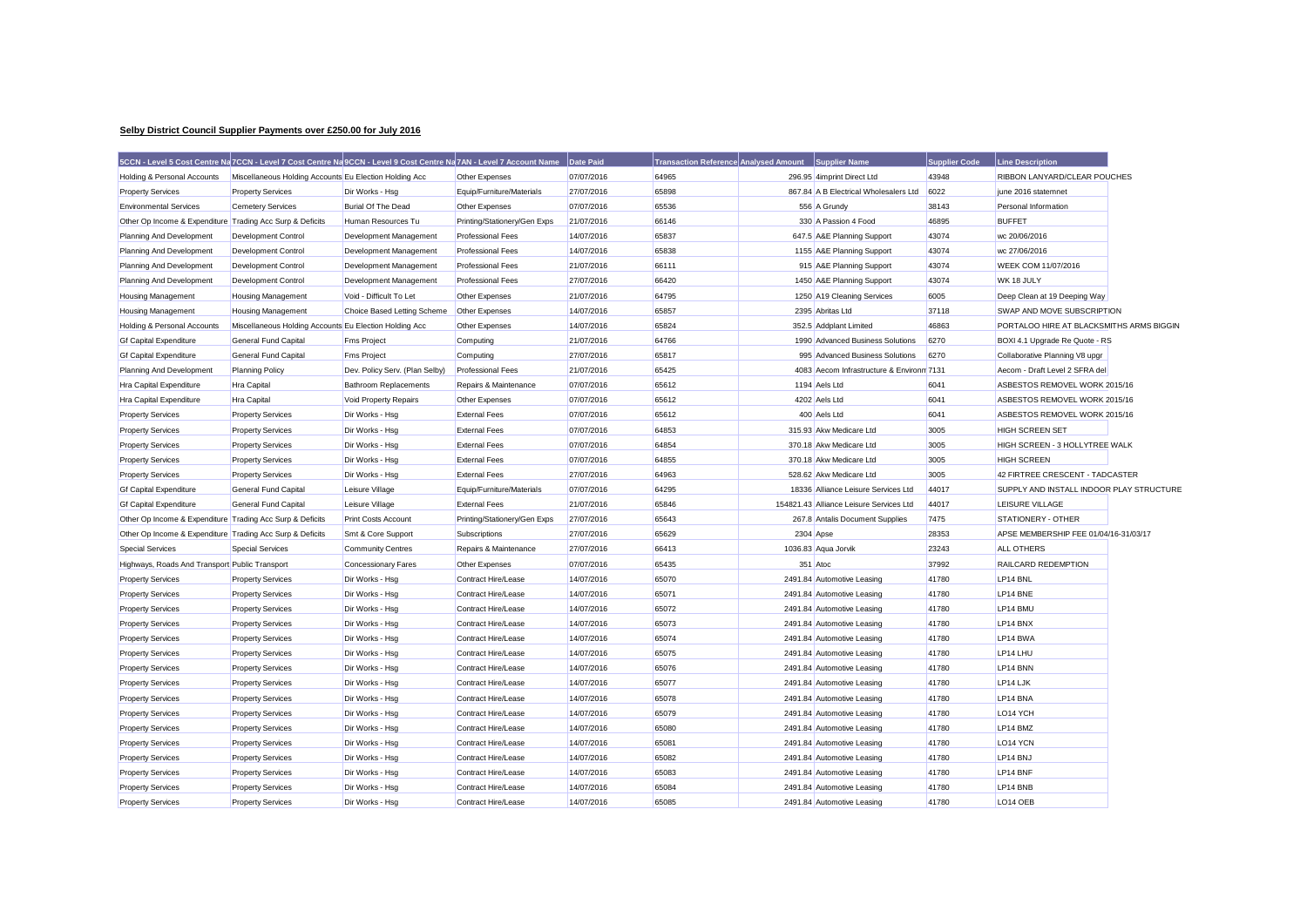| <b>Property Services</b>                                  | <b>Property Services</b>                                    | Dir Works - Hsg                                    | Contract Hire/Lease       | 14/07/2016 | 65086 | 2491.84 Automotive Leasing                     | 41780 | LP14 BNO                                  |  |
|-----------------------------------------------------------|-------------------------------------------------------------|----------------------------------------------------|---------------------------|------------|-------|------------------------------------------------|-------|-------------------------------------------|--|
| Other Op Income & Expenditure Trading Acc Surp & Deficits |                                                             | <b>Business Support</b>                            | <b>External Fees</b>      | 08/07/2016 | 3101  | 3126 Barclays Bank Plc                         | 6109  | JUNE 2016 STREAMLINE                      |  |
| Planning And Development                                  | <b>Community Development</b>                                | Central Cef                                        | Other Expenses            | 21/07/2016 | 66153 | 5000 Barlow Village Hall                       | 44432 | GRANT FOR TEAM UP TO CLEAN UP PROJECT     |  |
| <b>Cultural And Related Services</b>                      | Open Spaces                                                 | Countryside Recreation & Mgmn Other Expenses       |                           | 21/07/2016 | 66065 | 3535 Barnsley Metropolitan Borough (46892      |       | <b>TPT CONTRIBUTIONS</b>                  |  |
| Long Term Liabilities                                     | Provisions                                                  | Provisions                                         | <b>Litigation Costs</b>   | 27/07/2016 | 66407 | 10734.94 Bevan Britton                         | 40192 | APPS COSTS DISPUTE                        |  |
| <b>Cultural And Related Services</b>                      | Open Spaces                                                 | Community Parks & Open Space Repairs & Maintenance |                           | 14/07/2016 | 65815 | 300 Boxclever Total Waste Manager 38550        |       | COLLECTION AND DISPOSAL OF JK ST MARYS C  |  |
| <b>Environmental Services</b>                             | Regulatory Servics - Eh                                     | P4g Bondgate Scheme                                | <b>Legal Fees</b>         | 14/07/2016 | 65814 | 360 Boxclever Total Waste Managen 38550        |       | COLLECTION AND DISPOSAL OF WASTE BONDGATE |  |
| Housing Management                                        | <b>Housing Management</b>                                   | Estate Man. Costs                                  | Other Expenses            | 21/07/2016 | 65992 | 380 Boxclever Total Waste Managen 38550        |       | <b>WASTE DISPOSAL</b>                     |  |
| Planning And Development                                  | <b>Community Development</b>                                | Central Cef                                        | Other Expenses            | 21/07/2016 | 66202 | 5000 Bravton Parish Council                    | 6166  | GRANT FOR TEAM UP TO CLEAN UP PROJECT     |  |
| Hra Capital Expenditure                                   | Hra Capital                                                 | Damp Works                                         | Repairs & Maintenance     | 07/07/2016 | 65433 | 1434 Brick - Tie Ltd                           | 6179  | WORKS - 9 CURSON TERRACE                  |  |
| Hra Capital Expenditure                                   | <b>Hra Capital</b>                                          | Damp Works                                         | Repairs & Maintenance     | 27/07/2016 | 65833 | 1323 Brick - Tie Ltd                           | 6179  | WORKS 4 STATION ROAD, WISTOW              |  |
| Hra Capital Expenditure                                   | <b>Hra Capital</b>                                          | Damp Works                                         | Repairs & Maintenance     | 27/07/2016 | 66109 | 2743 Brick - Tie Ltd                           | 6179  | 78 HIGHFIELD VILLAS                       |  |
| Hra Capital Expenditure                                   | <b>Hra Capital</b>                                          | Damp Works                                         | Repairs & Maintenance     | 27/07/2016 | 66110 | 4778 Brick - Tie Ltd                           | 6179  | 117 YORK ROAD, TADCASTER                  |  |
| Other Op Income & Expenditure Trading Acc Surp & Deficits |                                                             | Human Resources Tu                                 | <b>Training Expenses</b>  | 14/07/2016 | 64799 | 269 British Red Cross Society                  | 34514 | FIRST AID TRAINING - A HEAP               |  |
| <b>Environmental Services</b>                             | Community Safety (Cctv)                                     | Video Cameras (Cctv)                               | Equip/Furniture/Materials | 14/07/2016 | 65656 | 21629.98 Bt Payment Services Ltd               | 6190  | CHARGES 1 JULY 16 TO 30 JUNE 17           |  |
| <b>Property Services</b>                                  | <b>Property Services</b>                                    | Dir Works - Hsg                                    | Equip/Furniture/Materials | 07/07/2016 | 64982 | 315.98 Burton Roofing Merchants Ltd            | 6195  | <b>MAY STATEMENT</b>                      |  |
| <b>Environmental Services</b>                             | Community Safety (Cctv)                                     | Video Cameras (Cctv)                               | <b>External Fees</b>      | 27/07/2016 | 65682 | 1223.07 Careline Security                      | 6809  | SELBY TOWN CCTV MONITORING                |  |
| <b>Property Services</b>                                  | <b>Property Services</b>                                    | Dir Works - Hsg                                    | Repairs & Maintenance     | 28/07/2016 | 66166 | 757.2 Carter Joans                             | 45469 | QUARTERLY MANAGEMENT FEE                  |  |
| <b>Housing Management</b>                                 | <b>Housing Management</b>                                   | Footpaths                                          | Repairs & Maintenance     | 28/07/2016 | 66112 | 3560 Carthy Contracting                        | 6210  | RESURFACING AT NORTHFIELD LANE            |  |
| <b>Property Services</b>                                  | <b>Property Services</b>                                    | Dir Works - Hsg                                    | <b>External Fees</b>      | 27/07/2016 | 65667 | 2595 Cctv Drainage Investigations              | 6219  | DRAINAGE WORKS                            |  |
| <b>Housing Management</b>                                 | <b>Housing Management</b>                                   | Footpaths                                          | Repairs & Maintenance     | 07/07/2016 | 64832 | 1800 Chesterton Surfacing                      | 43149 | 25 MIRKHILL ROAD                          |  |
| <b>Property Services</b>                                  | <b>Property Services</b>                                    | Dir Works - Hsg                                    | Equip/Furniture/Materials | 07/07/2016 | 64588 | 1373.78 Db Electrical Wholesale Selby Li 36613 |       | <b>VARIOUS JOBS</b>                       |  |
| <b>Property Services</b>                                  | <b>Property Services</b>                                    | Dir Works - Hsg                                    | Equip/Furniture/Materials | 27/07/2016 | 65878 | 1313.39 Db Electrical Wholesale Selby Li 36613 |       | <b>VARIOUS EQUIPMENT</b>                  |  |
| Other Op Income & Expenditure Other Operating Expenditure |                                                             | Capital Receipts Pool Pymnt                        | Other Expenses            | 21/07/2016 | 66201 | 75485.22 Department For Communities Ar 46412   |       | POOLING - QUARTER 1                       |  |
| Planning And Development                                  | <b>Development Control</b>                                  | Development Management                             | <b>Professional Fees</b>  | 28/07/2016 | 65834 | 766.46 East Riding Of Yorkshire Council 6383   |       | <b>APRIL 2016</b>                         |  |
| Planning And Development                                  | Economic Development                                        | P4g Economic Dev. Commissior Professional Fees     |                           | 28/07/2016 | 65834 | 2073.41 East Riding Of Yorkshire Council 6383  |       | <b>APRIL 2016</b>                         |  |
| Planning And Development                                  | Economic Development                                        | P4g Growing Enterprise                             | <b>Professional Fees</b>  | 28/07/2016 | 65835 | 3669.04 East Riding Of Yorkshire Council 6383  |       | <b>GROWTH HUB SECONDMENT</b>              |  |
| Planning And Development                                  | <b>Planning Policy</b>                                      | Dev. Policy Serv. (Plan Selby)                     | <b>Professional Fees</b>  | 28/07/2016 | 65834 | 360 East Riding Of Yorkshire Council 6383      |       | <b>APRIL 2016</b>                         |  |
| <b>Gf Capital Expenditure</b>                             | General Fund Capital                                        | Ict - Capital Projects                             | Computing                 | 21/07/2016 | 64251 | 2280.8 Ecsc Ltd                                | 46644 | PCI DSS CONSULTANCY FEES                  |  |
| Holding & Personal Accounts                               | Miscellaneous Holding Accounts Eu Election Holding Acc      |                                                    | Other Expenses            | 07/07/2016 | 64967 | 21103.04 Electoral Reform Services             | 6390  | EU REF POLL CARDS                         |  |
| Holding & Personal Accounts                               | Miscellaneous Holding Accounts Pcc Election Holding Account |                                                    | Other Expenses            | 07/07/2016 | 65125 | 14082.33 Electoral Reform Services             | 6390  | PCC ELECTIONS MAY - POSTAL/BALLOT PAPERS  |  |
| <b>Holding &amp; Personal Accounts</b>                    | Miscellaneous Holding Accounts Eu Election Holding Acc      |                                                    | Other Expenses            | 21/07/2016 | 66002 | 21489.52 Electoral Reform Services             | 6390  | POSTAL VOTING PACKS                       |  |
| Holding & Personal Accounts                               | Miscellaneous Holding Accounts Pcc Election Holding Account |                                                    | Other Expenses            | 27/07/2016 | 65828 | 1924.77 Electoral Reform Services              | 6390  | POLL CARDS AND POSTAGE                    |  |
| <b>Cultural And Related Services</b>                      | Open Spaces                                                 | Community Parks & Open Space Repairs & Maintenance |                           | 21/07/2016 | 65434 | 1338.87 Enterprise Managed Services Ltc 6404   |       | <b>OUTSIDE FLOWER BEDS</b>                |  |
| <b>Cultural And Related Services</b>                      | Open Spaces                                                 | Community Parks & Open Space Repairs & Maintenance |                           | 21/07/2016 | 65434 | 2140.86 Enterprise Managed Services Ltd 6404   |       | REC GROUNDS NON SPORT                     |  |
| <b>Cultural And Related Services</b>                      | Open Spaces                                                 | Community Parks & Open Space Repairs & Maintenance |                           | 21/07/2016 | 65434 | 736.37 Enterprise Managed Services Ltd 6404    |       | SECTION 106                               |  |
| Cultural And Related Services                             | Open Spaces                                                 | <b>Grass Cutting</b>                               | Repairs & Maintenance     | 21/07/2016 | 65434 | 2474.81 Enterprise Managed Services Ltc 6404   |       | <b>GRASS CUTTING SELBY</b>                |  |
| <b>Cultural And Related Services</b>                      | Open Spaces                                                 | <b>Grass Cutting</b>                               | Repairs & Maintenance     | 21/07/2016 | 65434 | 289.83 Enterprise Managed Services Ltd 6404    |       | <b>GRASS CUTTING TADCASTER</b>            |  |
| Cultural And Related Services                             | Open Spaces                                                 | Selby Park                                         | Repairs & Maintenance     | 21/07/2016 | 65434 | 8524.94 Enterprise Managed Services Ltc 6404   |       | <b>THE PARK</b>                           |  |
| Cultural And Related Services                             | Recreation & Sport                                          | Selby Leisure Centre                               | Repairs & Maintenance     | 21/07/2016 | 65434 | 727.58 Enterprise Managed Services Ltd 6404    |       | ABBEY LEISURE                             |  |
| <b>Environmental Services</b>                             | Cemetery Services                                           | <b>Closed Burial Ground</b>                        | Repairs & Maintenance     | 21/07/2016 | 65434 | 1093.14 Enterprise Managed Services Ltc 6404   |       | CLOSED BURIAL GROUNDS                     |  |
| <b>Environmental Services</b>                             | Recycling                                                   | Recycling                                          | <b>External Fees</b>      | 21/07/2016 | 65434 | 47612.65 Enterprise Managed Services Ltc 6404  |       | <b>GREENWASTE</b>                         |  |
| <b>Environmental Services</b>                             | Recycling                                                   | Recycling                                          | <b>External Fees</b>      | 21/07/2016 | 65434 | 68901.07 Enterprise Managed Services Ltd 6404  |       | <b>RECYCLYING</b>                         |  |
| <b>Environmental Services</b>                             | <b>Street Cleansing</b>                                     | <b>Street Cleansing</b>                            | <b>External Fees</b>      | 21/07/2016 | 65434 | 45514.72 Enterprise Managed Services Ltc 6404  |       | <b>STREET CLEANING</b>                    |  |
| <b>Environmental Services</b>                             | <b>Trade Waste</b>                                          | <b>Clinical Waste</b>                              | <b>External Fees</b>      | 21/07/2016 | 65434 | 4251.65 Enterprise Managed Services Ltd 6404   |       | <b>MEDI WASTE</b>                         |  |
| <b>Environmental Services</b>                             | <b>Trade Waste</b>                                          | <b>Commercial Waste</b>                            | <b>External Fees</b>      | 21/07/2016 | 65434 | 25056.25 Enterprise Managed Services Ltd 6404  |       | <b>COMMERCIAL WASTE</b>                   |  |
| <b>Environmental Services</b>                             | Waste Collection                                            | Dom Wheeled Bins/Sac                               | <b>External Fees</b>      | 21/07/2016 | 65434 | 21419.69 Enterprise Managed Services Ltd 6404  |       | <b>ADDITIONAL WORKS</b>                   |  |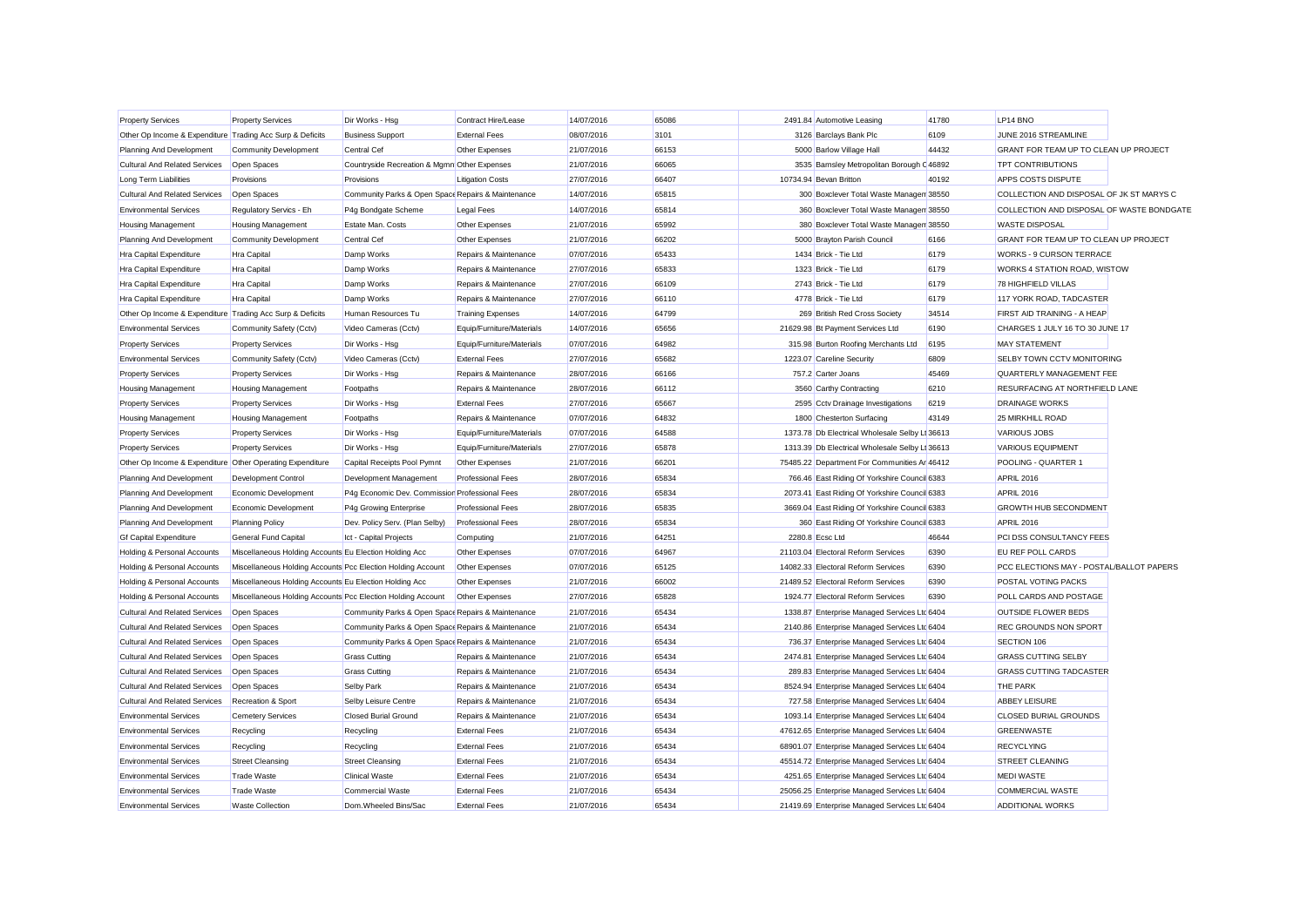| <b>Environmental Services</b>                             | <b>Waste Collection</b>   | <b>Refuse Collection General</b>                  | Advertising               | 21/07/2016 | 65434 | 1610.29 Enterprise Managed Services Ltd 6404  |       | <b>LEAFLET DELIVERY</b>                  |  |
|-----------------------------------------------------------|---------------------------|---------------------------------------------------|---------------------------|------------|-------|-----------------------------------------------|-------|------------------------------------------|--|
| <b>Environmental Services</b>                             | <b>Waste Collection</b>   | <b>Refuse Collection General</b>                  | <b>External Fees</b>      | 21/07/2016 | 65434 | 315.13 Enterprise Managed Services Ltd 6404   |       | <b>BOND CHARGES</b>                      |  |
| <b>Environmental Services</b>                             | <b>Waste Collection</b>   | <b>Refuse Collection General</b>                  | <b>External Fees</b>      | 21/07/2016 | 65434 | 78578.17 Enterprise Managed Services Ltd 6404 |       | <b>REFUSE</b>                            |  |
| <b>Environmental Services</b>                             | <b>Waste Collection</b>   | Refuse Collection General                         | <b>External Fees</b>      | 21/07/2016 | 65434 | 5044.22 Enterprise Managed Services Ltd 6404  |       | <b>RURAL ROUND</b>                       |  |
| <b>Environmental Services</b>                             | <b>Waste Collection</b>   | <b>Refuse Collection General</b>                  | <b>External Fees</b>      | 21/07/2016 | 65434 | 403.54 Enterprise Managed Services Ltd 6404   |       | <b>WHITE GOODS</b>                       |  |
| Highways, Roads And Transport Parking Services            |                           | Car Parks-Other                                   | Repairs & Maintenance     | 21/07/2016 | 65434 | 269.6 Enterprise Managed Services Ltd 6404    |       | <b>CAR PARKS OTHER</b>                   |  |
| <b>Special Services</b>                                   | <b>Special Services</b>   | Grassed Areas & Open Spaces Repairs & Maintenance |                           | 21/07/2016 | 65434 | 7307.71 Enterprise Managed Services Ltd 6404  |       | <b>HOUSING GRASSED AREAS</b>             |  |
| Hra Capital Expenditure                                   | Hra Capital               | Damp Works                                        | Repairs & Maintenance     | 14/07/2016 | 65302 | 500 Envirovent Ltd                            | 6406  | SUPPLY AND FIT EXTRACT FAN               |  |
| Hra Capital Expenditure                                   | Hra Capital               | Damp Works                                        | Repairs & Maintenance     | 21/07/2016 | 65535 | 1050 Envirovent Ltd                           | 6406  | WORKS - 16 NORTH CRESCENT                |  |
| Other Op Income & Expenditure Trading Acc Surp & Deficits |                           | Human Resources Tu                                | <b>Training Expenses</b>  | 27/07/2016 | 66147 | 450 Exacom Systems Ltd                        | 46896 | <b>CIL WORKSHOP</b>                      |  |
| <b>Property Services</b>                                  | <b>Property Services</b>  | Dir Works - Hsg                                   | Equip/Furniture/Materials | 21/07/2016 | 65415 | 2016.83 Fairfax Plant Hire                    | 6509  | STATEMENT/REMITTANCE                     |  |
| <b>Property Services</b>                                  | <b>Property Services</b>  | Dir Works - Hsg                                   | Equip/Furniture/Materials | 27/07/2016 | 65896 | 2576.78 Fairfax Plant Hire                    | 6509  | june statemnet 2016                      |  |
| <b>Property Services</b>                                  | <b>Property Services</b>  | Dir Works - Hsg                                   | Equip/Furniture/Materials | 28/07/2016 | 64283 | 1245.99 Fairfax Plant Hire                    | 6509  | <b>TOOL HIRE</b>                         |  |
| Other Op Income & Expenditure Trading Acc Surp & Deficits |                           | Smt & Core Support                                | <b>Professional Fees</b>  | 21/07/2016 | 65816 | 2408.4 Hb Hr Consulting Ltd                   | 44794 | JUNE 5 DAYS WORK AND TRAVEL MILEAGE      |  |
| <b>Housing Management</b>                                 | <b>Housing Management</b> | Central Heating-Gas                               | Repairs & Maintenance     | 07/07/2016 | 65632 | 26850.23 Help-Link Uk Ltd                     | 21887 | june 2016 various                        |  |
| <b>Hra Capital Expenditure</b>                            | <b>Hra Capital</b>        | <b>Central Heating Systems</b>                    | Repairs & Maintenance     | 07/07/2016 | 65632 | 22507.16 Help-Link Uk Ltd                     | 21887 | june 2016 various                        |  |
| Other Op Income & Expenditure Trading Acc Surp & Deficits |                           | Debt Control                                      | Other Expenses            | 07/07/2016 | 65638 | 517.31 Henriksen Ltd                          | 6555  | <b>COMMISSION</b>                        |  |
| <b>Property Services</b>                                  | <b>Property Services</b>  | Dir Works - Hsg                                   | Equip/Furniture/Materials | 07/07/2016 | 64984 | 6595.26 Howdens Joinery Ltd                   | 21474 | <b>MAY STATEMENT</b>                     |  |
| <b>Property Services</b>                                  | <b>Property Services</b>  | Dir Works - Hsg                                   | Equip/Furniture/Materials | 27/07/2016 | 65904 | 5236.19 Howdens Joinery Ltd                   | 21474 | <b>JUNE STATEMENT</b>                    |  |
| Other Op Income & Expenditure Trading Acc Surp & Deficits |                           | Access Selby - Contact Centre                     | Repairs & Maintenance     | 07/07/2016 | 65620 | 300 Howecool Air Conditioning Ltd             | 46828 | SERVICE FOR AIR CONDITIONING SYSTEM ACCE |  |
| Housing General Fund                                      | Homelessness              | <b>Homeless Persons</b>                           | Other Expenses            | 14/07/2016 | 65858 | 2000 Idas                                     | 26254 | HOMELESS PREVENTATION WORK               |  |
| Housing General Fund                                      | Homelessness              | Refugee Resettlement Programr Fixtures & Fittings |                           | 14/07/2016 | 65564 | 1400 J&D Decorating And Property Ma 36796     |       | 21 CARR STREET                           |  |
| <b>Property Services</b>                                  | <b>Property Services</b>  | Dir Works - Hsg                                   | Other Expenses            | 14/07/2016 | 65562 | 1150 J&D Decorating And Property Ma 36796     |       | 13 THE CLOISTERS                         |  |
| Housing General Fund                                      | Homelessness              | Refugee Resettlement Programr Fixtures & Fittings |                           | 27/07/2016 | 66302 | 1850 J&D Decorating And Property Ma 36796     |       | 11 RICHARD STREET                        |  |
| Hra Capital Expenditure                                   | Hra Capital               |                                                   | Repairs & Maintenance     | 27/07/2016 | 65853 | 2100 J&D Decorating And Property Ma 36796     |       | WORK ON 27B WEST ACRES, BYRAM            |  |
|                                                           |                           | Void Property Repairs                             |                           |            | 64986 | 2770.03 Jewson Ltd                            |       | <b>MAY STATEMENT</b>                     |  |
| <b>Property Services</b>                                  | <b>Property Services</b>  | Dir Works - Hsg                                   | Equip/Furniture/Materials | 07/07/2016 |       |                                               | 6662  |                                          |  |
| <b>Property Services</b>                                  | <b>Property Services</b>  | Dir Works - Hsg                                   | Equip/Furniture/Materials | 28/07/2016 | 66024 | 4740.95 Jewson Ltd                            | 6662  | JUNE STATEMENT 2016 0178                 |  |
| Hra Capital Expenditure                                   | Hra Capital               | <b>Bathroom Replacements</b>                      | Repairs & Maintenance     | 07/07/2016 | 65613 | 50574.82 Keepmoat Regeneration Limited 43184  |       | <b>BATHROOM REGENERATION PROJECT</b>     |  |
| Hra Capital Expenditure                                   | Hra Capital               | <b>External Cyclical Repairs</b>                  | Repairs & Maintenance     | 07/07/2016 | 65614 | 19619.07 Keepmoat Regeneration Limited 43184  |       | prepaint repairs program 2016/17         |  |
| Hra Capital Expenditure                                   | Hra Capital               | <b>External Door Replacements</b>                 | Repairs & Maintenance     | 07/07/2016 | 65614 | 10675 Keepmoat Regeneration Limited 43184     |       | prepaint repairs program 2016/17         |  |
| Hra Capital Expenditure                                   | Hra Capital               | <b>Bathroom Replacements</b>                      | Repairs & Maintenance     | 14/07/2016 | 65825 | 77014.6 Keepmoat Regeneration Limited 43184   |       | <b>BATHROOM REPACEMENT PROJECT</b>       |  |
| Hra Capital Expenditure                                   | <b>Hra Capital</b>        | <b>Electrical Rewires</b>                         | Repairs & Maintenance     | 14/07/2016 | 65825 | 4165 Keepmoat Regeneration Limited 43184      |       | BATHROOM REPACEMENT PROJECT              |  |
| <b>Hra Capital Expenditure</b>                            | <b>Hra Capital</b>        | <b>External Cyclical Repairs</b>                  | Repairs & Maintenance     | 14/07/2016 | 65826 | 33627.89 Keepmoat Regeneration Limited 43184  |       | PRE PAINT REPIRS DOOR PROGRAM            |  |
| Hra Capital Expenditure                                   | Hra Capital               | <b>External Door Replacements</b>                 | Repairs & Maintenance     | 14/07/2016 | 65826 | 5445 Keepmoat Regeneration Limited 43184      |       | <b>PRE PAINT REPIRS DOOR PROGRAM</b>     |  |
| <b>Property Services</b>                                  | <b>Property Services</b>  | Dir Works - Hsg                                   | <b>External Fees</b>      | 14/07/2016 | 65094 | 300 Kml Flooring Services                     | 6704  | FITTING FLOOR AT 15 WAVELL ST            |  |
| <b>Property Services</b>                                  | <b>Property Services</b>  | Dir Works - Hsg                                   | <b>External Fees</b>      | 14/07/2016 | 65155 | 350 Kml Flooring Services                     | 6704  | <b>WORKS - 42 FIRTREE CRESCENT</b>       |  |
| <b>Property Services</b>                                  | <b>Property Services</b>  | Dir Works - Hsg                                   | <b>External Fees</b>      | 21/07/2016 | 65429 | 300 Kml Flooring Services                     | 6704  | <b>WORKS -22 PARKIN AVENUE</b>           |  |
| <b>Housing Management</b>                                 | <b>Housing Management</b> | <b>Housing Management</b>                         | <b>Legal Fees</b>         | 15/07/2016 | 3111  | 545 Liberata Uk Ltd                           | 36656 | pcol cliams june 2016                    |  |
| Hra Capital Expenditure                                   | Hra Capital               | Housing Development Schemes Repairs & Maintenance |                           | 28/07/2016 | 66519 | 4562.92 Lloyds Bank                           | 46960 | <b>OVERPAID RENT</b>                     |  |
| Other Op Income & Expenditure Trading Acc Surp & Deficits |                           | <b>Policy Strategy</b>                            | Direct Salaries & Wages   | 07/07/2016 | 64813 | 1372 Matchtech                                | 43334 | Personal Information                     |  |
| Other Op Income & Expenditure Trading Acc Surp & Deficits |                           | <b>Policy Strategy</b>                            | Direct Salaries & Wages   | 07/07/2016 | 64814 | 1862 Matchtech                                | 43334 | Personal Information                     |  |
| Planning And Development                                  | <b>Planning Policy</b>    | Dev. Policy Serv. (Plan Selby)                    | <b>Professional Fees</b>  | 14/07/2016 | 65066 | 2180.5 Matchtech                              | 43334 | Personal Information                     |  |
| Planning And Development                                  | <b>Planning Policy</b>    | Dev. Policy Serv. (Plan Selby)                    | <b>Professional Fees</b>  | 21/07/2016 | 65319 | 2094.75 Matchtech                             | 43334 | TIME SHEET WEEK ENDING 13/06/2016        |  |
| Hra Capital Expenditure                                   | Hra Capital               | Fencing Programme                                 | Repairs & Maintenance     | 14/07/2016 | 65063 | 954 Michael Walsh (Plasterers) Ltd 7419       |       | WORKS - 1 STATION ROAD, WISTOW           |  |
| <b>Property Services</b>                                  | <b>Property Services</b>  | Dir Works - Hsg                                   | <b>External Fees</b>      | 14/07/2016 | 65061 | 451 Michael Walsh (Plasterers) Ltd 7419       |       | WORKS - 2 ST MARYS CLOSE                 |  |
| <b>Property Services</b>                                  | <b>Property Services</b>  | Dir Works - Hsg                                   | <b>External Fees</b>      | 14/07/2016 | 65062 | 372.5 Michael Walsh (Plasterers) Ltd 7419     |       | WORKS - 90 D'ARCY ROAD                   |  |
| <b>Property Services</b>                                  | <b>Property Services</b>  | Dir Works - Hsg                                   | <b>External Fees</b>      | 21/07/2016 | 65326 | 468.5 Michael Walsh (Plasterers) Ltd 7419     |       | WORK CARRIED OUT AT 32 BEECHWOOD CROFT   |  |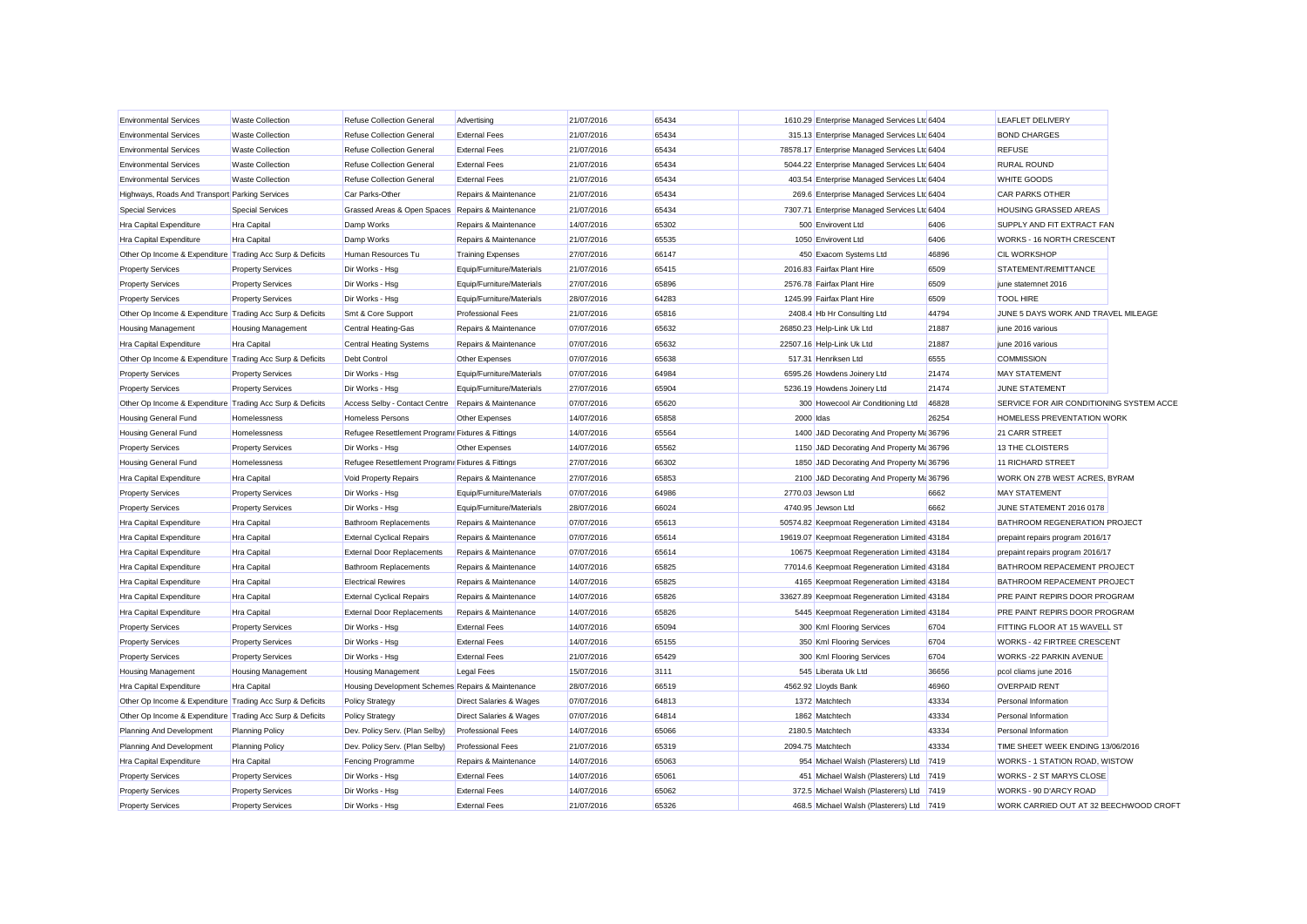| 27/07/2016<br>65806<br>544 Michael Walsh (Plasterers) Ltd 7419<br>14 D'ARCY ROAD, SELBY<br><b>Property Services</b><br><b>Property Services</b><br>Dir Works - Hsg<br><b>External Fees</b><br><b>Property Services</b><br>Dir Works - Hsg<br><b>External Fees</b><br>27/07/2016<br>65807<br>642.5 Michael Walsh (Plasterers) Ltd<br>1 NORTH ROAD, FAIRBURN<br><b>Property Services</b><br>7419<br><b>External Fees</b><br>27/07/2016<br>65809<br>348 Michael Walsh (Plasterers) Ltd<br>58 JOHNSON STREET<br><b>Property Services</b><br><b>Property Services</b><br>Dir Works - Hsg<br>7419<br>64983<br><b>MAY STATEMENT</b><br><b>Property Services</b><br><b>Property Services</b><br>Dir Works - Hsg<br>Equip/Furniture/Materials<br>07/07/2016<br>1579.06 Mkm Building Supplies Ltd<br>21210<br>Dir Works - Hsg<br>Equip/Furniture/Materials<br>65903<br>3033.64 Mkm Building Supplies Ltd<br>21210<br><b>JUNE STATEMENT</b><br><b>Property Services</b><br><b>Property Services</b><br>27/07/2016<br>65847<br>14/07/2016<br>1000 Monk Fryston & Hillam Commun 6830<br><b>CEF GRANT</b><br>Planning And Development<br><b>Community Development</b><br>Western Cef<br>Other Expenses<br>14/07/2016<br>65088<br>6835<br>THIRD PARTY AUDITS<br><b>Housing Management</b><br><b>Housing Management</b><br><b>Central Heating-Gas</b><br><b>Professional Fees</b><br>349.92 Morgan Lambert Ltd<br><b>DRAFTING GROUNDS</b><br>Planning And Development<br>Development Control<br>Development Management<br><b>Professional Fees</b><br>21/07/2016<br>66096<br>800 Mr Alan Evans<br>26410<br>65670<br>46847<br><b>EVALUATION REPORTS</b><br>Development Control<br><b>Professional Fees</b><br>14/07/2016<br>3072 Mr B T Gannon<br>Planning And Development<br>Development Management<br>MENTION - SDC V CARROLL/ROWAN<br>Other Op Income & Expenditure Trading Acc Surp & Deficits<br><b>Legal Services</b><br><b>Legal Fees</b><br>27/07/2016<br>66165<br>400 Mr Vincent Blake-Barnard<br>46154<br>Corporate And Democratic Core Corporate Management<br>Customer & Community Project Other Expenses<br>21/07/2016<br>66193<br>1350 Mrs K Frost<br>45524<br><b>CONSULTANCY FEE</b><br>45524<br>Corporate And Democratic Core Corporate Management<br>Customer & Community Project Other Expenses<br>21/07/2016<br>66194<br>2160 Mrs K Frost<br><b>CONSULTANCY FEE</b><br>Central Services To The Public Local Tax Collection<br>Council Tax Collection<br>21/07/2016<br>65338<br>473.01 Neopost Ltd<br>6867<br>NEOPOST MAINTENANCE 25/07/16-24/10/2016<br>Computing<br>14/07/2016<br>65067<br>260 North Duffield Village Hall<br>6883<br>ROOM HIRE FOR PCC ELECTION<br>Holding & Personal Accounts<br>Miscellaneous Holding Accounts Pcc Election Holding Account<br>Other Expenses<br>65854<br>RURAL SERVICES NETWORK SUBSCRIPTION<br>Other Op Income & Expenditure Trading Acc Surp & Deficits<br>Smt & Core Support<br>Subscriptions<br>14/07/2016<br>1800 North Kesteven District Council<br>42067<br>Corporate And Democratic Core Corporate Management<br>65118<br>100000 North Yorkshire County Council<br>6902<br>BETTER TOGETHER INVEST TO SAVE FUND<br><b>Better Together</b><br>Other Expenses<br>07/07/2016<br>65348<br>JOB ADVERTISEMENTS<br>Other Op Income & Expenditure Trading Acc Surp & Deficits<br><b>Professional Fees</b><br>07/07/2016<br>8526 North Yorkshire County Council 6902<br>Smt & Core Support<br>REIMBURSEMENT FOR CHILTERN INVADEX<br><b>External Fees</b><br>07/07/2016<br>65548<br>1226 North Yorkshire County Council 6902<br><b>Property Services</b><br><b>Property Services</b><br>Dir Works - Hsg<br>14/07/2016<br>64966<br>16092.82 North Yorkshire County Council 6902<br>COMMERCIAL WASTE FOR APRIL<br><b>Environmental Services</b><br><b>Trade Waste</b><br><b>Commercial Waste</b><br><b>External Fees</b><br><b>Environmental Services</b><br><b>External Fees</b><br>14/07/2016<br>65831<br>12356.4 North Yorkshire County Council 6902<br><b>COMMERCIAL WASTE</b><br><b>Trade Waste</b><br><b>Commercial Waste</b><br>65905<br>Holding & Personal Accounts<br>Miscellaneous Holding Accounts Nndr Payers Coll Fund (Old)<br>Nndr Pool Contribution<br>14/07/2016<br>204076 North Yorkshire County Council 32208<br><b>RETAINED BUS RATES</b><br>Other Op Income & Expenditure Trading Acc Surp & Deficits<br><b>Print Costs Account</b><br>Printing/Stationery/Gen Exps<br>21/07/2016<br>64964<br>385 North Yorkshire County Council 44351<br>STATIONERY - OTHER<br>65644<br><b>Professional Fees</b><br>21/07/2016<br>778.43 North Yorkshire County Council 6902<br>NOTICES ADVERTISEMENTS<br>Planning And Development<br><b>Development Control</b><br>Development Management<br>Planning And Development<br>Development Control<br>Development Management<br><b>Professional Fees</b><br>21/07/2016<br>65645<br>944 North Yorkshire County Council 6902<br>NOTICES ADVERTISEMENTS<br><b>Professional Fees</b><br>21/07/2016<br>65646<br>1819.17 North Yorkshire County Council 6902<br>NOTICES ADVERTISEMENTS<br>Planning And Development<br>Development Control<br>Development Management<br>66426<br>NYCC PRECEPT 29/07/2016<br>Holding & Personal Accounts<br>Miscellaneous Holding Accounts C. Tax Payers Coll Fund Acc<br>Nycc Precept<br>27/07/2016<br>3135656 North Yorkshire County Council 32208<br>Miscellaneous Holding Accounts Nndr Payers Coll Fund (Old)<br>Nndr Pool Contribution<br>14/07/2016<br>65906<br>22675 North Yorkshire Fire & Rescue<br>32207<br>RETAINED BUS RATES<br>Holding & Personal Accounts<br>66427<br>Holding & Personal Accounts<br>Miscellaneous Holding Accounts C. Tax Payers Coll Fund Acc<br>27/07/2016<br>180590 North Yorkshire Fire & Rescue<br>32207<br>NYFRA 29072016<br>Nyfra Precept<br>66428<br>32209<br>Miscellaneous Holding Accounts C. Tax Payers Coll Fund Acc<br>Nypa Precept<br>27/07/2016<br>594860 North Yorkshire Pcc<br>NYPCC PRECEPT 29/07/2016<br>Holding & Personal Accounts<br>65615<br>1604 Northern Gas Networks Ltd<br>34757<br>ALTER GAS SUPPLIES AT 8.10.35&37 GROVE C<br><b>Hra Capital Expenditure</b><br>Hra Capital<br><b>Central Heating Systems</b><br>Repairs & Maintenance<br>07/07/2016<br>07/07/2016<br>65616<br>583 Northern Gas Networks Ltd<br>34757<br>48 CHARLES STREET NEW GAS SUPPLY<br>Hra Capital Expenditure<br>Hra Capital<br><b>Central Heating Systems</b><br>Repairs & Maintenance<br>65617<br>34757<br>NEW GAS SUPPLY AT 20 BEECHWOOD CROFT<br>Hra Capital Expenditure<br>Hra Capital<br><b>Central Heating Systems</b><br>Repairs & Maintenance<br>07/07/2016<br>532 Northern Gas Networks Ltd<br>SUPPORT/MAINT FLAT FILE BILLING<br>Other Op Income & Expenditure Trading Acc Surp & Deficits<br>Data & System<br>14/07/2016<br>65114<br>931.96 Northgate Information Solutions<br>6890<br>Computing<br>65115<br>SUPPORT/MAINT ADDACS & ADDACS<br>Other Op Income & Expenditure Trading Acc Surp & Deficits<br>Data & System<br>14/07/2016<br>1780.28 Northgate Information Solutions 6890<br>Computing<br>Other Op Income & Expenditure Trading Acc Surp & Deficits<br>Access Selby - Contact Centre<br><b>Energy Costs</b><br>07/07/2016<br>65387<br>669.74 Npower Ltd<br>6917<br><b>MARKET CROSS</b><br>07/07/2016<br>65388<br>6917<br>Other Op Income & Expenditure Trading Acc Surp & Deficits<br>Access Selby - Contact Centre<br><b>Energy Costs</b><br>807.49 Npower Ltd<br><b>MARKET CROSS</b><br>COMMUNAL SUPPLY - ST WILFRIDS<br><b>Special Services</b><br><b>Special Services</b><br>07/07/2016<br>65376<br>6917<br><b>Community Centres</b><br><b>Energy Costs</b><br>614.05 Npower Ltd<br><b>Special Services</b><br><b>Special Services</b><br><b>Community Centres</b><br>07/07/2016<br>65377<br>884.73 Npower Ltd<br>6917<br>COMMUNAL SUPPLY - ST WILFRIDS<br><b>Energy Costs</b><br>6917<br>ANNE SHARPE CENTRE<br><b>Special Services</b><br><b>Special Services</b><br><b>Community Centres</b><br>07/07/2016<br>65378<br>1151.1 Npower Ltd<br><b>Energy Costs</b><br>65379<br>6917<br>LAURIE BACKHOUSE COURT<br><b>Special Services</b><br><b>Special Services</b><br>07/07/2016<br>1929.32 Npower Ltd<br><b>Community Centres</b><br><b>Energy Costs</b><br>65380<br>6917<br><b>Special Services</b><br><b>Special Services</b><br><b>Community Centres</b><br><b>Energy Costs</b><br>07/07/2016<br>991.25 Npower Ltd<br>LAURIE BACKHOUSE COURT<br>Other Op Income & Expenditure Trading Acc Surp & Deficits<br>27/07/2016<br>66030<br>602.25 Npower Ltd<br>6917<br><b>MARKET CROSS</b><br>Access Selby - Contact Centre<br><b>Energy Costs</b><br>66008<br>6917<br>ST WILFRIDS COURT COMMUNAL SUPPLY<br><b>Special Services</b><br>Special Services<br><b>Community Centres</b><br><b>Energy Costs</b><br>27/07/2016<br>413.11 Npower Ltd<br><b>Special Services</b><br><b>Special Services</b><br>27/07/2016<br>66009<br>790.23 Npower Ltd<br>6917<br><b>ROSEMARY HOUSE</b><br><b>Community Centres</b><br><b>Energy Costs</b><br>66012<br>6917<br><b>WESTFIELD COURT</b><br><b>Special Services</b><br><b>Special Services</b><br>27/07/2016<br>322.93 Npower Ltd<br><b>Community Centres</b><br><b>Energy Costs</b><br>27/07/2016<br>66019<br>443.75 Npower Ltd<br>6917<br><b>KELCBAR CLOSE</b><br><b>Special Services</b><br>Special Services<br><b>Community Centres</b><br><b>Energy Costs</b><br>Miscellaneous Holding Accounts Pcc Election Holding Account<br>66086<br>423.56 Noower Ltd |                             |  |                |            |  |      |                     |  |
|---------------------------------------------------------------------------------------------------------------------------------------------------------------------------------------------------------------------------------------------------------------------------------------------------------------------------------------------------------------------------------------------------------------------------------------------------------------------------------------------------------------------------------------------------------------------------------------------------------------------------------------------------------------------------------------------------------------------------------------------------------------------------------------------------------------------------------------------------------------------------------------------------------------------------------------------------------------------------------------------------------------------------------------------------------------------------------------------------------------------------------------------------------------------------------------------------------------------------------------------------------------------------------------------------------------------------------------------------------------------------------------------------------------------------------------------------------------------------------------------------------------------------------------------------------------------------------------------------------------------------------------------------------------------------------------------------------------------------------------------------------------------------------------------------------------------------------------------------------------------------------------------------------------------------------------------------------------------------------------------------------------------------------------------------------------------------------------------------------------------------------------------------------------------------------------------------------------------------------------------------------------------------------------------------------------------------------------------------------------------------------------------------------------------------------------------------------------------------------------------------------------------------------------------------------------------------------------------------------------------------------------------------------------------------------------------------------------------------------------------------------------------------------------------------------------------------------------------------------------------------------------------------------------------------------------------------------------------------------------------------------------------------------------------------------------------------------------------------------------------------------------------------------------------------------------------------------------------------------------------------------------------------------------------------------------------------------------------------------------------------------------------------------------------------------------------------------------------------------------------------------------------------------------------------------------------------------------------------------------------------------------------------------------------------------------------------------------------------------------------------------------------------------------------------------------------------------------------------------------------------------------------------------------------------------------------------------------------------------------------------------------------------------------------------------------------------------------------------------------------------------------------------------------------------------------------------------------------------------------------------------------------------------------------------------------------------------------------------------------------------------------------------------------------------------------------------------------------------------------------------------------------------------------------------------------------------------------------------------------------------------------------------------------------------------------------------------------------------------------------------------------------------------------------------------------------------------------------------------------------------------------------------------------------------------------------------------------------------------------------------------------------------------------------------------------------------------------------------------------------------------------------------------------------------------------------------------------------------------------------------------------------------------------------------------------------------------------------------------------------------------------------------------------------------------------------------------------------------------------------------------------------------------------------------------------------------------------------------------------------------------------------------------------------------------------------------------------------------------------------------------------------------------------------------------------------------------------------------------------------------------------------------------------------------------------------------------------------------------------------------------------------------------------------------------------------------------------------------------------------------------------------------------------------------------------------------------------------------------------------------------------------------------------------------------------------------------------------------------------------------------------------------------------------------------------------------------------------------------------------------------------------------------------------------------------------------------------------------------------------------------------------------------------------------------------------------------------------------------------------------------------------------------------------------------------------------------------------------------------------------------------------------------------------------------------------------------------------------------------------------------------------------------------------------------------------------------------------------------------------------------------------------------------------------------------------------------------------------------------------------------------------------------------------------------------------------------------------------------------------------------------------------------------------------------------------------------------------------------------------------------------------------------------------------------------------------------------------------------------------------------------------------------------------------------------------------------------------------------------------------------------------------------------------------------------------------------------------------------------------------------------------------------------------------------------------------------------------------------------------------------------------------------------------------------------------------------------------------------------------------------------------------------------------------------------------------------------------------------------------------------------------------------------------------------------------------------------------------------------------------------------------------------------------------------------------------------------------------------------------------------------------------------------------------------------------------------------------------------------------------------------------------------------------------------------------------------------------------------------------------------------------------------------------------------------------------------------------------------------------------------------------------------------------------------------------------------------------------------------------------------------------------------------------------------------------------------------------------------------------------------------------------------------------------------------------------------------------------------------------------------------------------------------------------------------------------------------------------------------------------------------------------------------------------------------------------------------------------------|-----------------------------|--|----------------|------------|--|------|---------------------|--|
|                                                                                                                                                                                                                                                                                                                                                                                                                                                                                                                                                                                                                                                                                                                                                                                                                                                                                                                                                                                                                                                                                                                                                                                                                                                                                                                                                                                                                                                                                                                                                                                                                                                                                                                                                                                                                                                                                                                                                                                                                                                                                                                                                                                                                                                                                                                                                                                                                                                                                                                                                                                                                                                                                                                                                                                                                                                                                                                                                                                                                                                                                                                                                                                                                                                                                                                                                                                                                                                                                                                                                                                                                                                                                                                                                                                                                                                                                                                                                                                                                                                                                                                                                                                                                                                                                                                                                                                                                                                                                                                                                                                                                                                                                                                                                                                                                                                                                                                                                                                                                                                                                                                                                                                                                                                                                                                                                                                                                                                                                                                                                                                                                                                                                                                                                                                                                                                                                                                                                                                                                                                                                                                                                                                                                                                                                                                                                                                                                                                                                                                                                                                                                                                                                                                                                                                                                                                                                                                                                                                                                                                                                                                                                                                                                                                                                                                                                                                                                                                                                                                                                                                                                                                                                                                                                                                                                                                                                                                                                                                                                                                                                                                                                                                                                                                                                                                                                                                                                                                                                                                                                                                                                                                                                                                                                                                                                                                                                                                                                                                                                                                                                                                                                                                                                                                                                                                                                                                                                                                                                 |                             |  |                |            |  |      |                     |  |
|                                                                                                                                                                                                                                                                                                                                                                                                                                                                                                                                                                                                                                                                                                                                                                                                                                                                                                                                                                                                                                                                                                                                                                                                                                                                                                                                                                                                                                                                                                                                                                                                                                                                                                                                                                                                                                                                                                                                                                                                                                                                                                                                                                                                                                                                                                                                                                                                                                                                                                                                                                                                                                                                                                                                                                                                                                                                                                                                                                                                                                                                                                                                                                                                                                                                                                                                                                                                                                                                                                                                                                                                                                                                                                                                                                                                                                                                                                                                                                                                                                                                                                                                                                                                                                                                                                                                                                                                                                                                                                                                                                                                                                                                                                                                                                                                                                                                                                                                                                                                                                                                                                                                                                                                                                                                                                                                                                                                                                                                                                                                                                                                                                                                                                                                                                                                                                                                                                                                                                                                                                                                                                                                                                                                                                                                                                                                                                                                                                                                                                                                                                                                                                                                                                                                                                                                                                                                                                                                                                                                                                                                                                                                                                                                                                                                                                                                                                                                                                                                                                                                                                                                                                                                                                                                                                                                                                                                                                                                                                                                                                                                                                                                                                                                                                                                                                                                                                                                                                                                                                                                                                                                                                                                                                                                                                                                                                                                                                                                                                                                                                                                                                                                                                                                                                                                                                                                                                                                                                                                                 |                             |  |                |            |  |      |                     |  |
|                                                                                                                                                                                                                                                                                                                                                                                                                                                                                                                                                                                                                                                                                                                                                                                                                                                                                                                                                                                                                                                                                                                                                                                                                                                                                                                                                                                                                                                                                                                                                                                                                                                                                                                                                                                                                                                                                                                                                                                                                                                                                                                                                                                                                                                                                                                                                                                                                                                                                                                                                                                                                                                                                                                                                                                                                                                                                                                                                                                                                                                                                                                                                                                                                                                                                                                                                                                                                                                                                                                                                                                                                                                                                                                                                                                                                                                                                                                                                                                                                                                                                                                                                                                                                                                                                                                                                                                                                                                                                                                                                                                                                                                                                                                                                                                                                                                                                                                                                                                                                                                                                                                                                                                                                                                                                                                                                                                                                                                                                                                                                                                                                                                                                                                                                                                                                                                                                                                                                                                                                                                                                                                                                                                                                                                                                                                                                                                                                                                                                                                                                                                                                                                                                                                                                                                                                                                                                                                                                                                                                                                                                                                                                                                                                                                                                                                                                                                                                                                                                                                                                                                                                                                                                                                                                                                                                                                                                                                                                                                                                                                                                                                                                                                                                                                                                                                                                                                                                                                                                                                                                                                                                                                                                                                                                                                                                                                                                                                                                                                                                                                                                                                                                                                                                                                                                                                                                                                                                                                                                 |                             |  |                |            |  |      |                     |  |
|                                                                                                                                                                                                                                                                                                                                                                                                                                                                                                                                                                                                                                                                                                                                                                                                                                                                                                                                                                                                                                                                                                                                                                                                                                                                                                                                                                                                                                                                                                                                                                                                                                                                                                                                                                                                                                                                                                                                                                                                                                                                                                                                                                                                                                                                                                                                                                                                                                                                                                                                                                                                                                                                                                                                                                                                                                                                                                                                                                                                                                                                                                                                                                                                                                                                                                                                                                                                                                                                                                                                                                                                                                                                                                                                                                                                                                                                                                                                                                                                                                                                                                                                                                                                                                                                                                                                                                                                                                                                                                                                                                                                                                                                                                                                                                                                                                                                                                                                                                                                                                                                                                                                                                                                                                                                                                                                                                                                                                                                                                                                                                                                                                                                                                                                                                                                                                                                                                                                                                                                                                                                                                                                                                                                                                                                                                                                                                                                                                                                                                                                                                                                                                                                                                                                                                                                                                                                                                                                                                                                                                                                                                                                                                                                                                                                                                                                                                                                                                                                                                                                                                                                                                                                                                                                                                                                                                                                                                                                                                                                                                                                                                                                                                                                                                                                                                                                                                                                                                                                                                                                                                                                                                                                                                                                                                                                                                                                                                                                                                                                                                                                                                                                                                                                                                                                                                                                                                                                                                                                                 |                             |  |                |            |  |      |                     |  |
|                                                                                                                                                                                                                                                                                                                                                                                                                                                                                                                                                                                                                                                                                                                                                                                                                                                                                                                                                                                                                                                                                                                                                                                                                                                                                                                                                                                                                                                                                                                                                                                                                                                                                                                                                                                                                                                                                                                                                                                                                                                                                                                                                                                                                                                                                                                                                                                                                                                                                                                                                                                                                                                                                                                                                                                                                                                                                                                                                                                                                                                                                                                                                                                                                                                                                                                                                                                                                                                                                                                                                                                                                                                                                                                                                                                                                                                                                                                                                                                                                                                                                                                                                                                                                                                                                                                                                                                                                                                                                                                                                                                                                                                                                                                                                                                                                                                                                                                                                                                                                                                                                                                                                                                                                                                                                                                                                                                                                                                                                                                                                                                                                                                                                                                                                                                                                                                                                                                                                                                                                                                                                                                                                                                                                                                                                                                                                                                                                                                                                                                                                                                                                                                                                                                                                                                                                                                                                                                                                                                                                                                                                                                                                                                                                                                                                                                                                                                                                                                                                                                                                                                                                                                                                                                                                                                                                                                                                                                                                                                                                                                                                                                                                                                                                                                                                                                                                                                                                                                                                                                                                                                                                                                                                                                                                                                                                                                                                                                                                                                                                                                                                                                                                                                                                                                                                                                                                                                                                                                                                 |                             |  |                |            |  |      |                     |  |
|                                                                                                                                                                                                                                                                                                                                                                                                                                                                                                                                                                                                                                                                                                                                                                                                                                                                                                                                                                                                                                                                                                                                                                                                                                                                                                                                                                                                                                                                                                                                                                                                                                                                                                                                                                                                                                                                                                                                                                                                                                                                                                                                                                                                                                                                                                                                                                                                                                                                                                                                                                                                                                                                                                                                                                                                                                                                                                                                                                                                                                                                                                                                                                                                                                                                                                                                                                                                                                                                                                                                                                                                                                                                                                                                                                                                                                                                                                                                                                                                                                                                                                                                                                                                                                                                                                                                                                                                                                                                                                                                                                                                                                                                                                                                                                                                                                                                                                                                                                                                                                                                                                                                                                                                                                                                                                                                                                                                                                                                                                                                                                                                                                                                                                                                                                                                                                                                                                                                                                                                                                                                                                                                                                                                                                                                                                                                                                                                                                                                                                                                                                                                                                                                                                                                                                                                                                                                                                                                                                                                                                                                                                                                                                                                                                                                                                                                                                                                                                                                                                                                                                                                                                                                                                                                                                                                                                                                                                                                                                                                                                                                                                                                                                                                                                                                                                                                                                                                                                                                                                                                                                                                                                                                                                                                                                                                                                                                                                                                                                                                                                                                                                                                                                                                                                                                                                                                                                                                                                                                                 |                             |  |                |            |  |      |                     |  |
|                                                                                                                                                                                                                                                                                                                                                                                                                                                                                                                                                                                                                                                                                                                                                                                                                                                                                                                                                                                                                                                                                                                                                                                                                                                                                                                                                                                                                                                                                                                                                                                                                                                                                                                                                                                                                                                                                                                                                                                                                                                                                                                                                                                                                                                                                                                                                                                                                                                                                                                                                                                                                                                                                                                                                                                                                                                                                                                                                                                                                                                                                                                                                                                                                                                                                                                                                                                                                                                                                                                                                                                                                                                                                                                                                                                                                                                                                                                                                                                                                                                                                                                                                                                                                                                                                                                                                                                                                                                                                                                                                                                                                                                                                                                                                                                                                                                                                                                                                                                                                                                                                                                                                                                                                                                                                                                                                                                                                                                                                                                                                                                                                                                                                                                                                                                                                                                                                                                                                                                                                                                                                                                                                                                                                                                                                                                                                                                                                                                                                                                                                                                                                                                                                                                                                                                                                                                                                                                                                                                                                                                                                                                                                                                                                                                                                                                                                                                                                                                                                                                                                                                                                                                                                                                                                                                                                                                                                                                                                                                                                                                                                                                                                                                                                                                                                                                                                                                                                                                                                                                                                                                                                                                                                                                                                                                                                                                                                                                                                                                                                                                                                                                                                                                                                                                                                                                                                                                                                                                                                 |                             |  |                |            |  |      |                     |  |
|                                                                                                                                                                                                                                                                                                                                                                                                                                                                                                                                                                                                                                                                                                                                                                                                                                                                                                                                                                                                                                                                                                                                                                                                                                                                                                                                                                                                                                                                                                                                                                                                                                                                                                                                                                                                                                                                                                                                                                                                                                                                                                                                                                                                                                                                                                                                                                                                                                                                                                                                                                                                                                                                                                                                                                                                                                                                                                                                                                                                                                                                                                                                                                                                                                                                                                                                                                                                                                                                                                                                                                                                                                                                                                                                                                                                                                                                                                                                                                                                                                                                                                                                                                                                                                                                                                                                                                                                                                                                                                                                                                                                                                                                                                                                                                                                                                                                                                                                                                                                                                                                                                                                                                                                                                                                                                                                                                                                                                                                                                                                                                                                                                                                                                                                                                                                                                                                                                                                                                                                                                                                                                                                                                                                                                                                                                                                                                                                                                                                                                                                                                                                                                                                                                                                                                                                                                                                                                                                                                                                                                                                                                                                                                                                                                                                                                                                                                                                                                                                                                                                                                                                                                                                                                                                                                                                                                                                                                                                                                                                                                                                                                                                                                                                                                                                                                                                                                                                                                                                                                                                                                                                                                                                                                                                                                                                                                                                                                                                                                                                                                                                                                                                                                                                                                                                                                                                                                                                                                                                                 |                             |  |                |            |  |      |                     |  |
|                                                                                                                                                                                                                                                                                                                                                                                                                                                                                                                                                                                                                                                                                                                                                                                                                                                                                                                                                                                                                                                                                                                                                                                                                                                                                                                                                                                                                                                                                                                                                                                                                                                                                                                                                                                                                                                                                                                                                                                                                                                                                                                                                                                                                                                                                                                                                                                                                                                                                                                                                                                                                                                                                                                                                                                                                                                                                                                                                                                                                                                                                                                                                                                                                                                                                                                                                                                                                                                                                                                                                                                                                                                                                                                                                                                                                                                                                                                                                                                                                                                                                                                                                                                                                                                                                                                                                                                                                                                                                                                                                                                                                                                                                                                                                                                                                                                                                                                                                                                                                                                                                                                                                                                                                                                                                                                                                                                                                                                                                                                                                                                                                                                                                                                                                                                                                                                                                                                                                                                                                                                                                                                                                                                                                                                                                                                                                                                                                                                                                                                                                                                                                                                                                                                                                                                                                                                                                                                                                                                                                                                                                                                                                                                                                                                                                                                                                                                                                                                                                                                                                                                                                                                                                                                                                                                                                                                                                                                                                                                                                                                                                                                                                                                                                                                                                                                                                                                                                                                                                                                                                                                                                                                                                                                                                                                                                                                                                                                                                                                                                                                                                                                                                                                                                                                                                                                                                                                                                                                                                 |                             |  |                |            |  |      |                     |  |
|                                                                                                                                                                                                                                                                                                                                                                                                                                                                                                                                                                                                                                                                                                                                                                                                                                                                                                                                                                                                                                                                                                                                                                                                                                                                                                                                                                                                                                                                                                                                                                                                                                                                                                                                                                                                                                                                                                                                                                                                                                                                                                                                                                                                                                                                                                                                                                                                                                                                                                                                                                                                                                                                                                                                                                                                                                                                                                                                                                                                                                                                                                                                                                                                                                                                                                                                                                                                                                                                                                                                                                                                                                                                                                                                                                                                                                                                                                                                                                                                                                                                                                                                                                                                                                                                                                                                                                                                                                                                                                                                                                                                                                                                                                                                                                                                                                                                                                                                                                                                                                                                                                                                                                                                                                                                                                                                                                                                                                                                                                                                                                                                                                                                                                                                                                                                                                                                                                                                                                                                                                                                                                                                                                                                                                                                                                                                                                                                                                                                                                                                                                                                                                                                                                                                                                                                                                                                                                                                                                                                                                                                                                                                                                                                                                                                                                                                                                                                                                                                                                                                                                                                                                                                                                                                                                                                                                                                                                                                                                                                                                                                                                                                                                                                                                                                                                                                                                                                                                                                                                                                                                                                                                                                                                                                                                                                                                                                                                                                                                                                                                                                                                                                                                                                                                                                                                                                                                                                                                                                                 |                             |  |                |            |  |      |                     |  |
|                                                                                                                                                                                                                                                                                                                                                                                                                                                                                                                                                                                                                                                                                                                                                                                                                                                                                                                                                                                                                                                                                                                                                                                                                                                                                                                                                                                                                                                                                                                                                                                                                                                                                                                                                                                                                                                                                                                                                                                                                                                                                                                                                                                                                                                                                                                                                                                                                                                                                                                                                                                                                                                                                                                                                                                                                                                                                                                                                                                                                                                                                                                                                                                                                                                                                                                                                                                                                                                                                                                                                                                                                                                                                                                                                                                                                                                                                                                                                                                                                                                                                                                                                                                                                                                                                                                                                                                                                                                                                                                                                                                                                                                                                                                                                                                                                                                                                                                                                                                                                                                                                                                                                                                                                                                                                                                                                                                                                                                                                                                                                                                                                                                                                                                                                                                                                                                                                                                                                                                                                                                                                                                                                                                                                                                                                                                                                                                                                                                                                                                                                                                                                                                                                                                                                                                                                                                                                                                                                                                                                                                                                                                                                                                                                                                                                                                                                                                                                                                                                                                                                                                                                                                                                                                                                                                                                                                                                                                                                                                                                                                                                                                                                                                                                                                                                                                                                                                                                                                                                                                                                                                                                                                                                                                                                                                                                                                                                                                                                                                                                                                                                                                                                                                                                                                                                                                                                                                                                                                                                 |                             |  |                |            |  |      |                     |  |
|                                                                                                                                                                                                                                                                                                                                                                                                                                                                                                                                                                                                                                                                                                                                                                                                                                                                                                                                                                                                                                                                                                                                                                                                                                                                                                                                                                                                                                                                                                                                                                                                                                                                                                                                                                                                                                                                                                                                                                                                                                                                                                                                                                                                                                                                                                                                                                                                                                                                                                                                                                                                                                                                                                                                                                                                                                                                                                                                                                                                                                                                                                                                                                                                                                                                                                                                                                                                                                                                                                                                                                                                                                                                                                                                                                                                                                                                                                                                                                                                                                                                                                                                                                                                                                                                                                                                                                                                                                                                                                                                                                                                                                                                                                                                                                                                                                                                                                                                                                                                                                                                                                                                                                                                                                                                                                                                                                                                                                                                                                                                                                                                                                                                                                                                                                                                                                                                                                                                                                                                                                                                                                                                                                                                                                                                                                                                                                                                                                                                                                                                                                                                                                                                                                                                                                                                                                                                                                                                                                                                                                                                                                                                                                                                                                                                                                                                                                                                                                                                                                                                                                                                                                                                                                                                                                                                                                                                                                                                                                                                                                                                                                                                                                                                                                                                                                                                                                                                                                                                                                                                                                                                                                                                                                                                                                                                                                                                                                                                                                                                                                                                                                                                                                                                                                                                                                                                                                                                                                                                                 |                             |  |                |            |  |      |                     |  |
|                                                                                                                                                                                                                                                                                                                                                                                                                                                                                                                                                                                                                                                                                                                                                                                                                                                                                                                                                                                                                                                                                                                                                                                                                                                                                                                                                                                                                                                                                                                                                                                                                                                                                                                                                                                                                                                                                                                                                                                                                                                                                                                                                                                                                                                                                                                                                                                                                                                                                                                                                                                                                                                                                                                                                                                                                                                                                                                                                                                                                                                                                                                                                                                                                                                                                                                                                                                                                                                                                                                                                                                                                                                                                                                                                                                                                                                                                                                                                                                                                                                                                                                                                                                                                                                                                                                                                                                                                                                                                                                                                                                                                                                                                                                                                                                                                                                                                                                                                                                                                                                                                                                                                                                                                                                                                                                                                                                                                                                                                                                                                                                                                                                                                                                                                                                                                                                                                                                                                                                                                                                                                                                                                                                                                                                                                                                                                                                                                                                                                                                                                                                                                                                                                                                                                                                                                                                                                                                                                                                                                                                                                                                                                                                                                                                                                                                                                                                                                                                                                                                                                                                                                                                                                                                                                                                                                                                                                                                                                                                                                                                                                                                                                                                                                                                                                                                                                                                                                                                                                                                                                                                                                                                                                                                                                                                                                                                                                                                                                                                                                                                                                                                                                                                                                                                                                                                                                                                                                                                                                 |                             |  |                |            |  |      |                     |  |
|                                                                                                                                                                                                                                                                                                                                                                                                                                                                                                                                                                                                                                                                                                                                                                                                                                                                                                                                                                                                                                                                                                                                                                                                                                                                                                                                                                                                                                                                                                                                                                                                                                                                                                                                                                                                                                                                                                                                                                                                                                                                                                                                                                                                                                                                                                                                                                                                                                                                                                                                                                                                                                                                                                                                                                                                                                                                                                                                                                                                                                                                                                                                                                                                                                                                                                                                                                                                                                                                                                                                                                                                                                                                                                                                                                                                                                                                                                                                                                                                                                                                                                                                                                                                                                                                                                                                                                                                                                                                                                                                                                                                                                                                                                                                                                                                                                                                                                                                                                                                                                                                                                                                                                                                                                                                                                                                                                                                                                                                                                                                                                                                                                                                                                                                                                                                                                                                                                                                                                                                                                                                                                                                                                                                                                                                                                                                                                                                                                                                                                                                                                                                                                                                                                                                                                                                                                                                                                                                                                                                                                                                                                                                                                                                                                                                                                                                                                                                                                                                                                                                                                                                                                                                                                                                                                                                                                                                                                                                                                                                                                                                                                                                                                                                                                                                                                                                                                                                                                                                                                                                                                                                                                                                                                                                                                                                                                                                                                                                                                                                                                                                                                                                                                                                                                                                                                                                                                                                                                                                                 |                             |  |                |            |  |      |                     |  |
|                                                                                                                                                                                                                                                                                                                                                                                                                                                                                                                                                                                                                                                                                                                                                                                                                                                                                                                                                                                                                                                                                                                                                                                                                                                                                                                                                                                                                                                                                                                                                                                                                                                                                                                                                                                                                                                                                                                                                                                                                                                                                                                                                                                                                                                                                                                                                                                                                                                                                                                                                                                                                                                                                                                                                                                                                                                                                                                                                                                                                                                                                                                                                                                                                                                                                                                                                                                                                                                                                                                                                                                                                                                                                                                                                                                                                                                                                                                                                                                                                                                                                                                                                                                                                                                                                                                                                                                                                                                                                                                                                                                                                                                                                                                                                                                                                                                                                                                                                                                                                                                                                                                                                                                                                                                                                                                                                                                                                                                                                                                                                                                                                                                                                                                                                                                                                                                                                                                                                                                                                                                                                                                                                                                                                                                                                                                                                                                                                                                                                                                                                                                                                                                                                                                                                                                                                                                                                                                                                                                                                                                                                                                                                                                                                                                                                                                                                                                                                                                                                                                                                                                                                                                                                                                                                                                                                                                                                                                                                                                                                                                                                                                                                                                                                                                                                                                                                                                                                                                                                                                                                                                                                                                                                                                                                                                                                                                                                                                                                                                                                                                                                                                                                                                                                                                                                                                                                                                                                                                                                 |                             |  |                |            |  |      |                     |  |
|                                                                                                                                                                                                                                                                                                                                                                                                                                                                                                                                                                                                                                                                                                                                                                                                                                                                                                                                                                                                                                                                                                                                                                                                                                                                                                                                                                                                                                                                                                                                                                                                                                                                                                                                                                                                                                                                                                                                                                                                                                                                                                                                                                                                                                                                                                                                                                                                                                                                                                                                                                                                                                                                                                                                                                                                                                                                                                                                                                                                                                                                                                                                                                                                                                                                                                                                                                                                                                                                                                                                                                                                                                                                                                                                                                                                                                                                                                                                                                                                                                                                                                                                                                                                                                                                                                                                                                                                                                                                                                                                                                                                                                                                                                                                                                                                                                                                                                                                                                                                                                                                                                                                                                                                                                                                                                                                                                                                                                                                                                                                                                                                                                                                                                                                                                                                                                                                                                                                                                                                                                                                                                                                                                                                                                                                                                                                                                                                                                                                                                                                                                                                                                                                                                                                                                                                                                                                                                                                                                                                                                                                                                                                                                                                                                                                                                                                                                                                                                                                                                                                                                                                                                                                                                                                                                                                                                                                                                                                                                                                                                                                                                                                                                                                                                                                                                                                                                                                                                                                                                                                                                                                                                                                                                                                                                                                                                                                                                                                                                                                                                                                                                                                                                                                                                                                                                                                                                                                                                                                                 |                             |  |                |            |  |      |                     |  |
|                                                                                                                                                                                                                                                                                                                                                                                                                                                                                                                                                                                                                                                                                                                                                                                                                                                                                                                                                                                                                                                                                                                                                                                                                                                                                                                                                                                                                                                                                                                                                                                                                                                                                                                                                                                                                                                                                                                                                                                                                                                                                                                                                                                                                                                                                                                                                                                                                                                                                                                                                                                                                                                                                                                                                                                                                                                                                                                                                                                                                                                                                                                                                                                                                                                                                                                                                                                                                                                                                                                                                                                                                                                                                                                                                                                                                                                                                                                                                                                                                                                                                                                                                                                                                                                                                                                                                                                                                                                                                                                                                                                                                                                                                                                                                                                                                                                                                                                                                                                                                                                                                                                                                                                                                                                                                                                                                                                                                                                                                                                                                                                                                                                                                                                                                                                                                                                                                                                                                                                                                                                                                                                                                                                                                                                                                                                                                                                                                                                                                                                                                                                                                                                                                                                                                                                                                                                                                                                                                                                                                                                                                                                                                                                                                                                                                                                                                                                                                                                                                                                                                                                                                                                                                                                                                                                                                                                                                                                                                                                                                                                                                                                                                                                                                                                                                                                                                                                                                                                                                                                                                                                                                                                                                                                                                                                                                                                                                                                                                                                                                                                                                                                                                                                                                                                                                                                                                                                                                                                                                 |                             |  |                |            |  |      |                     |  |
|                                                                                                                                                                                                                                                                                                                                                                                                                                                                                                                                                                                                                                                                                                                                                                                                                                                                                                                                                                                                                                                                                                                                                                                                                                                                                                                                                                                                                                                                                                                                                                                                                                                                                                                                                                                                                                                                                                                                                                                                                                                                                                                                                                                                                                                                                                                                                                                                                                                                                                                                                                                                                                                                                                                                                                                                                                                                                                                                                                                                                                                                                                                                                                                                                                                                                                                                                                                                                                                                                                                                                                                                                                                                                                                                                                                                                                                                                                                                                                                                                                                                                                                                                                                                                                                                                                                                                                                                                                                                                                                                                                                                                                                                                                                                                                                                                                                                                                                                                                                                                                                                                                                                                                                                                                                                                                                                                                                                                                                                                                                                                                                                                                                                                                                                                                                                                                                                                                                                                                                                                                                                                                                                                                                                                                                                                                                                                                                                                                                                                                                                                                                                                                                                                                                                                                                                                                                                                                                                                                                                                                                                                                                                                                                                                                                                                                                                                                                                                                                                                                                                                                                                                                                                                                                                                                                                                                                                                                                                                                                                                                                                                                                                                                                                                                                                                                                                                                                                                                                                                                                                                                                                                                                                                                                                                                                                                                                                                                                                                                                                                                                                                                                                                                                                                                                                                                                                                                                                                                                                                 |                             |  |                |            |  |      |                     |  |
|                                                                                                                                                                                                                                                                                                                                                                                                                                                                                                                                                                                                                                                                                                                                                                                                                                                                                                                                                                                                                                                                                                                                                                                                                                                                                                                                                                                                                                                                                                                                                                                                                                                                                                                                                                                                                                                                                                                                                                                                                                                                                                                                                                                                                                                                                                                                                                                                                                                                                                                                                                                                                                                                                                                                                                                                                                                                                                                                                                                                                                                                                                                                                                                                                                                                                                                                                                                                                                                                                                                                                                                                                                                                                                                                                                                                                                                                                                                                                                                                                                                                                                                                                                                                                                                                                                                                                                                                                                                                                                                                                                                                                                                                                                                                                                                                                                                                                                                                                                                                                                                                                                                                                                                                                                                                                                                                                                                                                                                                                                                                                                                                                                                                                                                                                                                                                                                                                                                                                                                                                                                                                                                                                                                                                                                                                                                                                                                                                                                                                                                                                                                                                                                                                                                                                                                                                                                                                                                                                                                                                                                                                                                                                                                                                                                                                                                                                                                                                                                                                                                                                                                                                                                                                                                                                                                                                                                                                                                                                                                                                                                                                                                                                                                                                                                                                                                                                                                                                                                                                                                                                                                                                                                                                                                                                                                                                                                                                                                                                                                                                                                                                                                                                                                                                                                                                                                                                                                                                                                                                 |                             |  |                |            |  |      |                     |  |
|                                                                                                                                                                                                                                                                                                                                                                                                                                                                                                                                                                                                                                                                                                                                                                                                                                                                                                                                                                                                                                                                                                                                                                                                                                                                                                                                                                                                                                                                                                                                                                                                                                                                                                                                                                                                                                                                                                                                                                                                                                                                                                                                                                                                                                                                                                                                                                                                                                                                                                                                                                                                                                                                                                                                                                                                                                                                                                                                                                                                                                                                                                                                                                                                                                                                                                                                                                                                                                                                                                                                                                                                                                                                                                                                                                                                                                                                                                                                                                                                                                                                                                                                                                                                                                                                                                                                                                                                                                                                                                                                                                                                                                                                                                                                                                                                                                                                                                                                                                                                                                                                                                                                                                                                                                                                                                                                                                                                                                                                                                                                                                                                                                                                                                                                                                                                                                                                                                                                                                                                                                                                                                                                                                                                                                                                                                                                                                                                                                                                                                                                                                                                                                                                                                                                                                                                                                                                                                                                                                                                                                                                                                                                                                                                                                                                                                                                                                                                                                                                                                                                                                                                                                                                                                                                                                                                                                                                                                                                                                                                                                                                                                                                                                                                                                                                                                                                                                                                                                                                                                                                                                                                                                                                                                                                                                                                                                                                                                                                                                                                                                                                                                                                                                                                                                                                                                                                                                                                                                                                                 |                             |  |                |            |  |      |                     |  |
|                                                                                                                                                                                                                                                                                                                                                                                                                                                                                                                                                                                                                                                                                                                                                                                                                                                                                                                                                                                                                                                                                                                                                                                                                                                                                                                                                                                                                                                                                                                                                                                                                                                                                                                                                                                                                                                                                                                                                                                                                                                                                                                                                                                                                                                                                                                                                                                                                                                                                                                                                                                                                                                                                                                                                                                                                                                                                                                                                                                                                                                                                                                                                                                                                                                                                                                                                                                                                                                                                                                                                                                                                                                                                                                                                                                                                                                                                                                                                                                                                                                                                                                                                                                                                                                                                                                                                                                                                                                                                                                                                                                                                                                                                                                                                                                                                                                                                                                                                                                                                                                                                                                                                                                                                                                                                                                                                                                                                                                                                                                                                                                                                                                                                                                                                                                                                                                                                                                                                                                                                                                                                                                                                                                                                                                                                                                                                                                                                                                                                                                                                                                                                                                                                                                                                                                                                                                                                                                                                                                                                                                                                                                                                                                                                                                                                                                                                                                                                                                                                                                                                                                                                                                                                                                                                                                                                                                                                                                                                                                                                                                                                                                                                                                                                                                                                                                                                                                                                                                                                                                                                                                                                                                                                                                                                                                                                                                                                                                                                                                                                                                                                                                                                                                                                                                                                                                                                                                                                                                                                 |                             |  |                |            |  |      |                     |  |
|                                                                                                                                                                                                                                                                                                                                                                                                                                                                                                                                                                                                                                                                                                                                                                                                                                                                                                                                                                                                                                                                                                                                                                                                                                                                                                                                                                                                                                                                                                                                                                                                                                                                                                                                                                                                                                                                                                                                                                                                                                                                                                                                                                                                                                                                                                                                                                                                                                                                                                                                                                                                                                                                                                                                                                                                                                                                                                                                                                                                                                                                                                                                                                                                                                                                                                                                                                                                                                                                                                                                                                                                                                                                                                                                                                                                                                                                                                                                                                                                                                                                                                                                                                                                                                                                                                                                                                                                                                                                                                                                                                                                                                                                                                                                                                                                                                                                                                                                                                                                                                                                                                                                                                                                                                                                                                                                                                                                                                                                                                                                                                                                                                                                                                                                                                                                                                                                                                                                                                                                                                                                                                                                                                                                                                                                                                                                                                                                                                                                                                                                                                                                                                                                                                                                                                                                                                                                                                                                                                                                                                                                                                                                                                                                                                                                                                                                                                                                                                                                                                                                                                                                                                                                                                                                                                                                                                                                                                                                                                                                                                                                                                                                                                                                                                                                                                                                                                                                                                                                                                                                                                                                                                                                                                                                                                                                                                                                                                                                                                                                                                                                                                                                                                                                                                                                                                                                                                                                                                                                                 |                             |  |                |            |  |      |                     |  |
|                                                                                                                                                                                                                                                                                                                                                                                                                                                                                                                                                                                                                                                                                                                                                                                                                                                                                                                                                                                                                                                                                                                                                                                                                                                                                                                                                                                                                                                                                                                                                                                                                                                                                                                                                                                                                                                                                                                                                                                                                                                                                                                                                                                                                                                                                                                                                                                                                                                                                                                                                                                                                                                                                                                                                                                                                                                                                                                                                                                                                                                                                                                                                                                                                                                                                                                                                                                                                                                                                                                                                                                                                                                                                                                                                                                                                                                                                                                                                                                                                                                                                                                                                                                                                                                                                                                                                                                                                                                                                                                                                                                                                                                                                                                                                                                                                                                                                                                                                                                                                                                                                                                                                                                                                                                                                                                                                                                                                                                                                                                                                                                                                                                                                                                                                                                                                                                                                                                                                                                                                                                                                                                                                                                                                                                                                                                                                                                                                                                                                                                                                                                                                                                                                                                                                                                                                                                                                                                                                                                                                                                                                                                                                                                                                                                                                                                                                                                                                                                                                                                                                                                                                                                                                                                                                                                                                                                                                                                                                                                                                                                                                                                                                                                                                                                                                                                                                                                                                                                                                                                                                                                                                                                                                                                                                                                                                                                                                                                                                                                                                                                                                                                                                                                                                                                                                                                                                                                                                                                                                 |                             |  |                |            |  |      |                     |  |
|                                                                                                                                                                                                                                                                                                                                                                                                                                                                                                                                                                                                                                                                                                                                                                                                                                                                                                                                                                                                                                                                                                                                                                                                                                                                                                                                                                                                                                                                                                                                                                                                                                                                                                                                                                                                                                                                                                                                                                                                                                                                                                                                                                                                                                                                                                                                                                                                                                                                                                                                                                                                                                                                                                                                                                                                                                                                                                                                                                                                                                                                                                                                                                                                                                                                                                                                                                                                                                                                                                                                                                                                                                                                                                                                                                                                                                                                                                                                                                                                                                                                                                                                                                                                                                                                                                                                                                                                                                                                                                                                                                                                                                                                                                                                                                                                                                                                                                                                                                                                                                                                                                                                                                                                                                                                                                                                                                                                                                                                                                                                                                                                                                                                                                                                                                                                                                                                                                                                                                                                                                                                                                                                                                                                                                                                                                                                                                                                                                                                                                                                                                                                                                                                                                                                                                                                                                                                                                                                                                                                                                                                                                                                                                                                                                                                                                                                                                                                                                                                                                                                                                                                                                                                                                                                                                                                                                                                                                                                                                                                                                                                                                                                                                                                                                                                                                                                                                                                                                                                                                                                                                                                                                                                                                                                                                                                                                                                                                                                                                                                                                                                                                                                                                                                                                                                                                                                                                                                                                                                                 |                             |  |                |            |  |      |                     |  |
|                                                                                                                                                                                                                                                                                                                                                                                                                                                                                                                                                                                                                                                                                                                                                                                                                                                                                                                                                                                                                                                                                                                                                                                                                                                                                                                                                                                                                                                                                                                                                                                                                                                                                                                                                                                                                                                                                                                                                                                                                                                                                                                                                                                                                                                                                                                                                                                                                                                                                                                                                                                                                                                                                                                                                                                                                                                                                                                                                                                                                                                                                                                                                                                                                                                                                                                                                                                                                                                                                                                                                                                                                                                                                                                                                                                                                                                                                                                                                                                                                                                                                                                                                                                                                                                                                                                                                                                                                                                                                                                                                                                                                                                                                                                                                                                                                                                                                                                                                                                                                                                                                                                                                                                                                                                                                                                                                                                                                                                                                                                                                                                                                                                                                                                                                                                                                                                                                                                                                                                                                                                                                                                                                                                                                                                                                                                                                                                                                                                                                                                                                                                                                                                                                                                                                                                                                                                                                                                                                                                                                                                                                                                                                                                                                                                                                                                                                                                                                                                                                                                                                                                                                                                                                                                                                                                                                                                                                                                                                                                                                                                                                                                                                                                                                                                                                                                                                                                                                                                                                                                                                                                                                                                                                                                                                                                                                                                                                                                                                                                                                                                                                                                                                                                                                                                                                                                                                                                                                                                                                 |                             |  |                |            |  |      |                     |  |
|                                                                                                                                                                                                                                                                                                                                                                                                                                                                                                                                                                                                                                                                                                                                                                                                                                                                                                                                                                                                                                                                                                                                                                                                                                                                                                                                                                                                                                                                                                                                                                                                                                                                                                                                                                                                                                                                                                                                                                                                                                                                                                                                                                                                                                                                                                                                                                                                                                                                                                                                                                                                                                                                                                                                                                                                                                                                                                                                                                                                                                                                                                                                                                                                                                                                                                                                                                                                                                                                                                                                                                                                                                                                                                                                                                                                                                                                                                                                                                                                                                                                                                                                                                                                                                                                                                                                                                                                                                                                                                                                                                                                                                                                                                                                                                                                                                                                                                                                                                                                                                                                                                                                                                                                                                                                                                                                                                                                                                                                                                                                                                                                                                                                                                                                                                                                                                                                                                                                                                                                                                                                                                                                                                                                                                                                                                                                                                                                                                                                                                                                                                                                                                                                                                                                                                                                                                                                                                                                                                                                                                                                                                                                                                                                                                                                                                                                                                                                                                                                                                                                                                                                                                                                                                                                                                                                                                                                                                                                                                                                                                                                                                                                                                                                                                                                                                                                                                                                                                                                                                                                                                                                                                                                                                                                                                                                                                                                                                                                                                                                                                                                                                                                                                                                                                                                                                                                                                                                                                                                                 |                             |  |                |            |  |      |                     |  |
|                                                                                                                                                                                                                                                                                                                                                                                                                                                                                                                                                                                                                                                                                                                                                                                                                                                                                                                                                                                                                                                                                                                                                                                                                                                                                                                                                                                                                                                                                                                                                                                                                                                                                                                                                                                                                                                                                                                                                                                                                                                                                                                                                                                                                                                                                                                                                                                                                                                                                                                                                                                                                                                                                                                                                                                                                                                                                                                                                                                                                                                                                                                                                                                                                                                                                                                                                                                                                                                                                                                                                                                                                                                                                                                                                                                                                                                                                                                                                                                                                                                                                                                                                                                                                                                                                                                                                                                                                                                                                                                                                                                                                                                                                                                                                                                                                                                                                                                                                                                                                                                                                                                                                                                                                                                                                                                                                                                                                                                                                                                                                                                                                                                                                                                                                                                                                                                                                                                                                                                                                                                                                                                                                                                                                                                                                                                                                                                                                                                                                                                                                                                                                                                                                                                                                                                                                                                                                                                                                                                                                                                                                                                                                                                                                                                                                                                                                                                                                                                                                                                                                                                                                                                                                                                                                                                                                                                                                                                                                                                                                                                                                                                                                                                                                                                                                                                                                                                                                                                                                                                                                                                                                                                                                                                                                                                                                                                                                                                                                                                                                                                                                                                                                                                                                                                                                                                                                                                                                                                                                 |                             |  |                |            |  |      |                     |  |
|                                                                                                                                                                                                                                                                                                                                                                                                                                                                                                                                                                                                                                                                                                                                                                                                                                                                                                                                                                                                                                                                                                                                                                                                                                                                                                                                                                                                                                                                                                                                                                                                                                                                                                                                                                                                                                                                                                                                                                                                                                                                                                                                                                                                                                                                                                                                                                                                                                                                                                                                                                                                                                                                                                                                                                                                                                                                                                                                                                                                                                                                                                                                                                                                                                                                                                                                                                                                                                                                                                                                                                                                                                                                                                                                                                                                                                                                                                                                                                                                                                                                                                                                                                                                                                                                                                                                                                                                                                                                                                                                                                                                                                                                                                                                                                                                                                                                                                                                                                                                                                                                                                                                                                                                                                                                                                                                                                                                                                                                                                                                                                                                                                                                                                                                                                                                                                                                                                                                                                                                                                                                                                                                                                                                                                                                                                                                                                                                                                                                                                                                                                                                                                                                                                                                                                                                                                                                                                                                                                                                                                                                                                                                                                                                                                                                                                                                                                                                                                                                                                                                                                                                                                                                                                                                                                                                                                                                                                                                                                                                                                                                                                                                                                                                                                                                                                                                                                                                                                                                                                                                                                                                                                                                                                                                                                                                                                                                                                                                                                                                                                                                                                                                                                                                                                                                                                                                                                                                                                                                                 |                             |  |                |            |  |      |                     |  |
|                                                                                                                                                                                                                                                                                                                                                                                                                                                                                                                                                                                                                                                                                                                                                                                                                                                                                                                                                                                                                                                                                                                                                                                                                                                                                                                                                                                                                                                                                                                                                                                                                                                                                                                                                                                                                                                                                                                                                                                                                                                                                                                                                                                                                                                                                                                                                                                                                                                                                                                                                                                                                                                                                                                                                                                                                                                                                                                                                                                                                                                                                                                                                                                                                                                                                                                                                                                                                                                                                                                                                                                                                                                                                                                                                                                                                                                                                                                                                                                                                                                                                                                                                                                                                                                                                                                                                                                                                                                                                                                                                                                                                                                                                                                                                                                                                                                                                                                                                                                                                                                                                                                                                                                                                                                                                                                                                                                                                                                                                                                                                                                                                                                                                                                                                                                                                                                                                                                                                                                                                                                                                                                                                                                                                                                                                                                                                                                                                                                                                                                                                                                                                                                                                                                                                                                                                                                                                                                                                                                                                                                                                                                                                                                                                                                                                                                                                                                                                                                                                                                                                                                                                                                                                                                                                                                                                                                                                                                                                                                                                                                                                                                                                                                                                                                                                                                                                                                                                                                                                                                                                                                                                                                                                                                                                                                                                                                                                                                                                                                                                                                                                                                                                                                                                                                                                                                                                                                                                                                                                 |                             |  |                |            |  |      |                     |  |
|                                                                                                                                                                                                                                                                                                                                                                                                                                                                                                                                                                                                                                                                                                                                                                                                                                                                                                                                                                                                                                                                                                                                                                                                                                                                                                                                                                                                                                                                                                                                                                                                                                                                                                                                                                                                                                                                                                                                                                                                                                                                                                                                                                                                                                                                                                                                                                                                                                                                                                                                                                                                                                                                                                                                                                                                                                                                                                                                                                                                                                                                                                                                                                                                                                                                                                                                                                                                                                                                                                                                                                                                                                                                                                                                                                                                                                                                                                                                                                                                                                                                                                                                                                                                                                                                                                                                                                                                                                                                                                                                                                                                                                                                                                                                                                                                                                                                                                                                                                                                                                                                                                                                                                                                                                                                                                                                                                                                                                                                                                                                                                                                                                                                                                                                                                                                                                                                                                                                                                                                                                                                                                                                                                                                                                                                                                                                                                                                                                                                                                                                                                                                                                                                                                                                                                                                                                                                                                                                                                                                                                                                                                                                                                                                                                                                                                                                                                                                                                                                                                                                                                                                                                                                                                                                                                                                                                                                                                                                                                                                                                                                                                                                                                                                                                                                                                                                                                                                                                                                                                                                                                                                                                                                                                                                                                                                                                                                                                                                                                                                                                                                                                                                                                                                                                                                                                                                                                                                                                                                                 |                             |  |                |            |  |      |                     |  |
|                                                                                                                                                                                                                                                                                                                                                                                                                                                                                                                                                                                                                                                                                                                                                                                                                                                                                                                                                                                                                                                                                                                                                                                                                                                                                                                                                                                                                                                                                                                                                                                                                                                                                                                                                                                                                                                                                                                                                                                                                                                                                                                                                                                                                                                                                                                                                                                                                                                                                                                                                                                                                                                                                                                                                                                                                                                                                                                                                                                                                                                                                                                                                                                                                                                                                                                                                                                                                                                                                                                                                                                                                                                                                                                                                                                                                                                                                                                                                                                                                                                                                                                                                                                                                                                                                                                                                                                                                                                                                                                                                                                                                                                                                                                                                                                                                                                                                                                                                                                                                                                                                                                                                                                                                                                                                                                                                                                                                                                                                                                                                                                                                                                                                                                                                                                                                                                                                                                                                                                                                                                                                                                                                                                                                                                                                                                                                                                                                                                                                                                                                                                                                                                                                                                                                                                                                                                                                                                                                                                                                                                                                                                                                                                                                                                                                                                                                                                                                                                                                                                                                                                                                                                                                                                                                                                                                                                                                                                                                                                                                                                                                                                                                                                                                                                                                                                                                                                                                                                                                                                                                                                                                                                                                                                                                                                                                                                                                                                                                                                                                                                                                                                                                                                                                                                                                                                                                                                                                                                                                 |                             |  |                |            |  |      |                     |  |
|                                                                                                                                                                                                                                                                                                                                                                                                                                                                                                                                                                                                                                                                                                                                                                                                                                                                                                                                                                                                                                                                                                                                                                                                                                                                                                                                                                                                                                                                                                                                                                                                                                                                                                                                                                                                                                                                                                                                                                                                                                                                                                                                                                                                                                                                                                                                                                                                                                                                                                                                                                                                                                                                                                                                                                                                                                                                                                                                                                                                                                                                                                                                                                                                                                                                                                                                                                                                                                                                                                                                                                                                                                                                                                                                                                                                                                                                                                                                                                                                                                                                                                                                                                                                                                                                                                                                                                                                                                                                                                                                                                                                                                                                                                                                                                                                                                                                                                                                                                                                                                                                                                                                                                                                                                                                                                                                                                                                                                                                                                                                                                                                                                                                                                                                                                                                                                                                                                                                                                                                                                                                                                                                                                                                                                                                                                                                                                                                                                                                                                                                                                                                                                                                                                                                                                                                                                                                                                                                                                                                                                                                                                                                                                                                                                                                                                                                                                                                                                                                                                                                                                                                                                                                                                                                                                                                                                                                                                                                                                                                                                                                                                                                                                                                                                                                                                                                                                                                                                                                                                                                                                                                                                                                                                                                                                                                                                                                                                                                                                                                                                                                                                                                                                                                                                                                                                                                                                                                                                                                                 |                             |  |                |            |  |      |                     |  |
|                                                                                                                                                                                                                                                                                                                                                                                                                                                                                                                                                                                                                                                                                                                                                                                                                                                                                                                                                                                                                                                                                                                                                                                                                                                                                                                                                                                                                                                                                                                                                                                                                                                                                                                                                                                                                                                                                                                                                                                                                                                                                                                                                                                                                                                                                                                                                                                                                                                                                                                                                                                                                                                                                                                                                                                                                                                                                                                                                                                                                                                                                                                                                                                                                                                                                                                                                                                                                                                                                                                                                                                                                                                                                                                                                                                                                                                                                                                                                                                                                                                                                                                                                                                                                                                                                                                                                                                                                                                                                                                                                                                                                                                                                                                                                                                                                                                                                                                                                                                                                                                                                                                                                                                                                                                                                                                                                                                                                                                                                                                                                                                                                                                                                                                                                                                                                                                                                                                                                                                                                                                                                                                                                                                                                                                                                                                                                                                                                                                                                                                                                                                                                                                                                                                                                                                                                                                                                                                                                                                                                                                                                                                                                                                                                                                                                                                                                                                                                                                                                                                                                                                                                                                                                                                                                                                                                                                                                                                                                                                                                                                                                                                                                                                                                                                                                                                                                                                                                                                                                                                                                                                                                                                                                                                                                                                                                                                                                                                                                                                                                                                                                                                                                                                                                                                                                                                                                                                                                                                                                 |                             |  |                |            |  |      |                     |  |
|                                                                                                                                                                                                                                                                                                                                                                                                                                                                                                                                                                                                                                                                                                                                                                                                                                                                                                                                                                                                                                                                                                                                                                                                                                                                                                                                                                                                                                                                                                                                                                                                                                                                                                                                                                                                                                                                                                                                                                                                                                                                                                                                                                                                                                                                                                                                                                                                                                                                                                                                                                                                                                                                                                                                                                                                                                                                                                                                                                                                                                                                                                                                                                                                                                                                                                                                                                                                                                                                                                                                                                                                                                                                                                                                                                                                                                                                                                                                                                                                                                                                                                                                                                                                                                                                                                                                                                                                                                                                                                                                                                                                                                                                                                                                                                                                                                                                                                                                                                                                                                                                                                                                                                                                                                                                                                                                                                                                                                                                                                                                                                                                                                                                                                                                                                                                                                                                                                                                                                                                                                                                                                                                                                                                                                                                                                                                                                                                                                                                                                                                                                                                                                                                                                                                                                                                                                                                                                                                                                                                                                                                                                                                                                                                                                                                                                                                                                                                                                                                                                                                                                                                                                                                                                                                                                                                                                                                                                                                                                                                                                                                                                                                                                                                                                                                                                                                                                                                                                                                                                                                                                                                                                                                                                                                                                                                                                                                                                                                                                                                                                                                                                                                                                                                                                                                                                                                                                                                                                                                                 |                             |  |                |            |  |      |                     |  |
|                                                                                                                                                                                                                                                                                                                                                                                                                                                                                                                                                                                                                                                                                                                                                                                                                                                                                                                                                                                                                                                                                                                                                                                                                                                                                                                                                                                                                                                                                                                                                                                                                                                                                                                                                                                                                                                                                                                                                                                                                                                                                                                                                                                                                                                                                                                                                                                                                                                                                                                                                                                                                                                                                                                                                                                                                                                                                                                                                                                                                                                                                                                                                                                                                                                                                                                                                                                                                                                                                                                                                                                                                                                                                                                                                                                                                                                                                                                                                                                                                                                                                                                                                                                                                                                                                                                                                                                                                                                                                                                                                                                                                                                                                                                                                                                                                                                                                                                                                                                                                                                                                                                                                                                                                                                                                                                                                                                                                                                                                                                                                                                                                                                                                                                                                                                                                                                                                                                                                                                                                                                                                                                                                                                                                                                                                                                                                                                                                                                                                                                                                                                                                                                                                                                                                                                                                                                                                                                                                                                                                                                                                                                                                                                                                                                                                                                                                                                                                                                                                                                                                                                                                                                                                                                                                                                                                                                                                                                                                                                                                                                                                                                                                                                                                                                                                                                                                                                                                                                                                                                                                                                                                                                                                                                                                                                                                                                                                                                                                                                                                                                                                                                                                                                                                                                                                                                                                                                                                                                                                 |                             |  |                |            |  |      |                     |  |
|                                                                                                                                                                                                                                                                                                                                                                                                                                                                                                                                                                                                                                                                                                                                                                                                                                                                                                                                                                                                                                                                                                                                                                                                                                                                                                                                                                                                                                                                                                                                                                                                                                                                                                                                                                                                                                                                                                                                                                                                                                                                                                                                                                                                                                                                                                                                                                                                                                                                                                                                                                                                                                                                                                                                                                                                                                                                                                                                                                                                                                                                                                                                                                                                                                                                                                                                                                                                                                                                                                                                                                                                                                                                                                                                                                                                                                                                                                                                                                                                                                                                                                                                                                                                                                                                                                                                                                                                                                                                                                                                                                                                                                                                                                                                                                                                                                                                                                                                                                                                                                                                                                                                                                                                                                                                                                                                                                                                                                                                                                                                                                                                                                                                                                                                                                                                                                                                                                                                                                                                                                                                                                                                                                                                                                                                                                                                                                                                                                                                                                                                                                                                                                                                                                                                                                                                                                                                                                                                                                                                                                                                                                                                                                                                                                                                                                                                                                                                                                                                                                                                                                                                                                                                                                                                                                                                                                                                                                                                                                                                                                                                                                                                                                                                                                                                                                                                                                                                                                                                                                                                                                                                                                                                                                                                                                                                                                                                                                                                                                                                                                                                                                                                                                                                                                                                                                                                                                                                                                                                                 |                             |  |                |            |  |      |                     |  |
|                                                                                                                                                                                                                                                                                                                                                                                                                                                                                                                                                                                                                                                                                                                                                                                                                                                                                                                                                                                                                                                                                                                                                                                                                                                                                                                                                                                                                                                                                                                                                                                                                                                                                                                                                                                                                                                                                                                                                                                                                                                                                                                                                                                                                                                                                                                                                                                                                                                                                                                                                                                                                                                                                                                                                                                                                                                                                                                                                                                                                                                                                                                                                                                                                                                                                                                                                                                                                                                                                                                                                                                                                                                                                                                                                                                                                                                                                                                                                                                                                                                                                                                                                                                                                                                                                                                                                                                                                                                                                                                                                                                                                                                                                                                                                                                                                                                                                                                                                                                                                                                                                                                                                                                                                                                                                                                                                                                                                                                                                                                                                                                                                                                                                                                                                                                                                                                                                                                                                                                                                                                                                                                                                                                                                                                                                                                                                                                                                                                                                                                                                                                                                                                                                                                                                                                                                                                                                                                                                                                                                                                                                                                                                                                                                                                                                                                                                                                                                                                                                                                                                                                                                                                                                                                                                                                                                                                                                                                                                                                                                                                                                                                                                                                                                                                                                                                                                                                                                                                                                                                                                                                                                                                                                                                                                                                                                                                                                                                                                                                                                                                                                                                                                                                                                                                                                                                                                                                                                                                                                 |                             |  |                |            |  |      |                     |  |
|                                                                                                                                                                                                                                                                                                                                                                                                                                                                                                                                                                                                                                                                                                                                                                                                                                                                                                                                                                                                                                                                                                                                                                                                                                                                                                                                                                                                                                                                                                                                                                                                                                                                                                                                                                                                                                                                                                                                                                                                                                                                                                                                                                                                                                                                                                                                                                                                                                                                                                                                                                                                                                                                                                                                                                                                                                                                                                                                                                                                                                                                                                                                                                                                                                                                                                                                                                                                                                                                                                                                                                                                                                                                                                                                                                                                                                                                                                                                                                                                                                                                                                                                                                                                                                                                                                                                                                                                                                                                                                                                                                                                                                                                                                                                                                                                                                                                                                                                                                                                                                                                                                                                                                                                                                                                                                                                                                                                                                                                                                                                                                                                                                                                                                                                                                                                                                                                                                                                                                                                                                                                                                                                                                                                                                                                                                                                                                                                                                                                                                                                                                                                                                                                                                                                                                                                                                                                                                                                                                                                                                                                                                                                                                                                                                                                                                                                                                                                                                                                                                                                                                                                                                                                                                                                                                                                                                                                                                                                                                                                                                                                                                                                                                                                                                                                                                                                                                                                                                                                                                                                                                                                                                                                                                                                                                                                                                                                                                                                                                                                                                                                                                                                                                                                                                                                                                                                                                                                                                                                                 |                             |  |                |            |  |      |                     |  |
|                                                                                                                                                                                                                                                                                                                                                                                                                                                                                                                                                                                                                                                                                                                                                                                                                                                                                                                                                                                                                                                                                                                                                                                                                                                                                                                                                                                                                                                                                                                                                                                                                                                                                                                                                                                                                                                                                                                                                                                                                                                                                                                                                                                                                                                                                                                                                                                                                                                                                                                                                                                                                                                                                                                                                                                                                                                                                                                                                                                                                                                                                                                                                                                                                                                                                                                                                                                                                                                                                                                                                                                                                                                                                                                                                                                                                                                                                                                                                                                                                                                                                                                                                                                                                                                                                                                                                                                                                                                                                                                                                                                                                                                                                                                                                                                                                                                                                                                                                                                                                                                                                                                                                                                                                                                                                                                                                                                                                                                                                                                                                                                                                                                                                                                                                                                                                                                                                                                                                                                                                                                                                                                                                                                                                                                                                                                                                                                                                                                                                                                                                                                                                                                                                                                                                                                                                                                                                                                                                                                                                                                                                                                                                                                                                                                                                                                                                                                                                                                                                                                                                                                                                                                                                                                                                                                                                                                                                                                                                                                                                                                                                                                                                                                                                                                                                                                                                                                                                                                                                                                                                                                                                                                                                                                                                                                                                                                                                                                                                                                                                                                                                                                                                                                                                                                                                                                                                                                                                                                                                 |                             |  |                |            |  |      |                     |  |
|                                                                                                                                                                                                                                                                                                                                                                                                                                                                                                                                                                                                                                                                                                                                                                                                                                                                                                                                                                                                                                                                                                                                                                                                                                                                                                                                                                                                                                                                                                                                                                                                                                                                                                                                                                                                                                                                                                                                                                                                                                                                                                                                                                                                                                                                                                                                                                                                                                                                                                                                                                                                                                                                                                                                                                                                                                                                                                                                                                                                                                                                                                                                                                                                                                                                                                                                                                                                                                                                                                                                                                                                                                                                                                                                                                                                                                                                                                                                                                                                                                                                                                                                                                                                                                                                                                                                                                                                                                                                                                                                                                                                                                                                                                                                                                                                                                                                                                                                                                                                                                                                                                                                                                                                                                                                                                                                                                                                                                                                                                                                                                                                                                                                                                                                                                                                                                                                                                                                                                                                                                                                                                                                                                                                                                                                                                                                                                                                                                                                                                                                                                                                                                                                                                                                                                                                                                                                                                                                                                                                                                                                                                                                                                                                                                                                                                                                                                                                                                                                                                                                                                                                                                                                                                                                                                                                                                                                                                                                                                                                                                                                                                                                                                                                                                                                                                                                                                                                                                                                                                                                                                                                                                                                                                                                                                                                                                                                                                                                                                                                                                                                                                                                                                                                                                                                                                                                                                                                                                                                                 |                             |  |                |            |  |      |                     |  |
|                                                                                                                                                                                                                                                                                                                                                                                                                                                                                                                                                                                                                                                                                                                                                                                                                                                                                                                                                                                                                                                                                                                                                                                                                                                                                                                                                                                                                                                                                                                                                                                                                                                                                                                                                                                                                                                                                                                                                                                                                                                                                                                                                                                                                                                                                                                                                                                                                                                                                                                                                                                                                                                                                                                                                                                                                                                                                                                                                                                                                                                                                                                                                                                                                                                                                                                                                                                                                                                                                                                                                                                                                                                                                                                                                                                                                                                                                                                                                                                                                                                                                                                                                                                                                                                                                                                                                                                                                                                                                                                                                                                                                                                                                                                                                                                                                                                                                                                                                                                                                                                                                                                                                                                                                                                                                                                                                                                                                                                                                                                                                                                                                                                                                                                                                                                                                                                                                                                                                                                                                                                                                                                                                                                                                                                                                                                                                                                                                                                                                                                                                                                                                                                                                                                                                                                                                                                                                                                                                                                                                                                                                                                                                                                                                                                                                                                                                                                                                                                                                                                                                                                                                                                                                                                                                                                                                                                                                                                                                                                                                                                                                                                                                                                                                                                                                                                                                                                                                                                                                                                                                                                                                                                                                                                                                                                                                                                                                                                                                                                                                                                                                                                                                                                                                                                                                                                                                                                                                                                                                 |                             |  |                |            |  |      |                     |  |
|                                                                                                                                                                                                                                                                                                                                                                                                                                                                                                                                                                                                                                                                                                                                                                                                                                                                                                                                                                                                                                                                                                                                                                                                                                                                                                                                                                                                                                                                                                                                                                                                                                                                                                                                                                                                                                                                                                                                                                                                                                                                                                                                                                                                                                                                                                                                                                                                                                                                                                                                                                                                                                                                                                                                                                                                                                                                                                                                                                                                                                                                                                                                                                                                                                                                                                                                                                                                                                                                                                                                                                                                                                                                                                                                                                                                                                                                                                                                                                                                                                                                                                                                                                                                                                                                                                                                                                                                                                                                                                                                                                                                                                                                                                                                                                                                                                                                                                                                                                                                                                                                                                                                                                                                                                                                                                                                                                                                                                                                                                                                                                                                                                                                                                                                                                                                                                                                                                                                                                                                                                                                                                                                                                                                                                                                                                                                                                                                                                                                                                                                                                                                                                                                                                                                                                                                                                                                                                                                                                                                                                                                                                                                                                                                                                                                                                                                                                                                                                                                                                                                                                                                                                                                                                                                                                                                                                                                                                                                                                                                                                                                                                                                                                                                                                                                                                                                                                                                                                                                                                                                                                                                                                                                                                                                                                                                                                                                                                                                                                                                                                                                                                                                                                                                                                                                                                                                                                                                                                                                                 |                             |  |                |            |  |      |                     |  |
|                                                                                                                                                                                                                                                                                                                                                                                                                                                                                                                                                                                                                                                                                                                                                                                                                                                                                                                                                                                                                                                                                                                                                                                                                                                                                                                                                                                                                                                                                                                                                                                                                                                                                                                                                                                                                                                                                                                                                                                                                                                                                                                                                                                                                                                                                                                                                                                                                                                                                                                                                                                                                                                                                                                                                                                                                                                                                                                                                                                                                                                                                                                                                                                                                                                                                                                                                                                                                                                                                                                                                                                                                                                                                                                                                                                                                                                                                                                                                                                                                                                                                                                                                                                                                                                                                                                                                                                                                                                                                                                                                                                                                                                                                                                                                                                                                                                                                                                                                                                                                                                                                                                                                                                                                                                                                                                                                                                                                                                                                                                                                                                                                                                                                                                                                                                                                                                                                                                                                                                                                                                                                                                                                                                                                                                                                                                                                                                                                                                                                                                                                                                                                                                                                                                                                                                                                                                                                                                                                                                                                                                                                                                                                                                                                                                                                                                                                                                                                                                                                                                                                                                                                                                                                                                                                                                                                                                                                                                                                                                                                                                                                                                                                                                                                                                                                                                                                                                                                                                                                                                                                                                                                                                                                                                                                                                                                                                                                                                                                                                                                                                                                                                                                                                                                                                                                                                                                                                                                                                                                 |                             |  |                |            |  |      |                     |  |
|                                                                                                                                                                                                                                                                                                                                                                                                                                                                                                                                                                                                                                                                                                                                                                                                                                                                                                                                                                                                                                                                                                                                                                                                                                                                                                                                                                                                                                                                                                                                                                                                                                                                                                                                                                                                                                                                                                                                                                                                                                                                                                                                                                                                                                                                                                                                                                                                                                                                                                                                                                                                                                                                                                                                                                                                                                                                                                                                                                                                                                                                                                                                                                                                                                                                                                                                                                                                                                                                                                                                                                                                                                                                                                                                                                                                                                                                                                                                                                                                                                                                                                                                                                                                                                                                                                                                                                                                                                                                                                                                                                                                                                                                                                                                                                                                                                                                                                                                                                                                                                                                                                                                                                                                                                                                                                                                                                                                                                                                                                                                                                                                                                                                                                                                                                                                                                                                                                                                                                                                                                                                                                                                                                                                                                                                                                                                                                                                                                                                                                                                                                                                                                                                                                                                                                                                                                                                                                                                                                                                                                                                                                                                                                                                                                                                                                                                                                                                                                                                                                                                                                                                                                                                                                                                                                                                                                                                                                                                                                                                                                                                                                                                                                                                                                                                                                                                                                                                                                                                                                                                                                                                                                                                                                                                                                                                                                                                                                                                                                                                                                                                                                                                                                                                                                                                                                                                                                                                                                                                                 |                             |  |                |            |  |      |                     |  |
|                                                                                                                                                                                                                                                                                                                                                                                                                                                                                                                                                                                                                                                                                                                                                                                                                                                                                                                                                                                                                                                                                                                                                                                                                                                                                                                                                                                                                                                                                                                                                                                                                                                                                                                                                                                                                                                                                                                                                                                                                                                                                                                                                                                                                                                                                                                                                                                                                                                                                                                                                                                                                                                                                                                                                                                                                                                                                                                                                                                                                                                                                                                                                                                                                                                                                                                                                                                                                                                                                                                                                                                                                                                                                                                                                                                                                                                                                                                                                                                                                                                                                                                                                                                                                                                                                                                                                                                                                                                                                                                                                                                                                                                                                                                                                                                                                                                                                                                                                                                                                                                                                                                                                                                                                                                                                                                                                                                                                                                                                                                                                                                                                                                                                                                                                                                                                                                                                                                                                                                                                                                                                                                                                                                                                                                                                                                                                                                                                                                                                                                                                                                                                                                                                                                                                                                                                                                                                                                                                                                                                                                                                                                                                                                                                                                                                                                                                                                                                                                                                                                                                                                                                                                                                                                                                                                                                                                                                                                                                                                                                                                                                                                                                                                                                                                                                                                                                                                                                                                                                                                                                                                                                                                                                                                                                                                                                                                                                                                                                                                                                                                                                                                                                                                                                                                                                                                                                                                                                                                                                 |                             |  |                |            |  |      |                     |  |
|                                                                                                                                                                                                                                                                                                                                                                                                                                                                                                                                                                                                                                                                                                                                                                                                                                                                                                                                                                                                                                                                                                                                                                                                                                                                                                                                                                                                                                                                                                                                                                                                                                                                                                                                                                                                                                                                                                                                                                                                                                                                                                                                                                                                                                                                                                                                                                                                                                                                                                                                                                                                                                                                                                                                                                                                                                                                                                                                                                                                                                                                                                                                                                                                                                                                                                                                                                                                                                                                                                                                                                                                                                                                                                                                                                                                                                                                                                                                                                                                                                                                                                                                                                                                                                                                                                                                                                                                                                                                                                                                                                                                                                                                                                                                                                                                                                                                                                                                                                                                                                                                                                                                                                                                                                                                                                                                                                                                                                                                                                                                                                                                                                                                                                                                                                                                                                                                                                                                                                                                                                                                                                                                                                                                                                                                                                                                                                                                                                                                                                                                                                                                                                                                                                                                                                                                                                                                                                                                                                                                                                                                                                                                                                                                                                                                                                                                                                                                                                                                                                                                                                                                                                                                                                                                                                                                                                                                                                                                                                                                                                                                                                                                                                                                                                                                                                                                                                                                                                                                                                                                                                                                                                                                                                                                                                                                                                                                                                                                                                                                                                                                                                                                                                                                                                                                                                                                                                                                                                                                                 |                             |  |                |            |  |      |                     |  |
|                                                                                                                                                                                                                                                                                                                                                                                                                                                                                                                                                                                                                                                                                                                                                                                                                                                                                                                                                                                                                                                                                                                                                                                                                                                                                                                                                                                                                                                                                                                                                                                                                                                                                                                                                                                                                                                                                                                                                                                                                                                                                                                                                                                                                                                                                                                                                                                                                                                                                                                                                                                                                                                                                                                                                                                                                                                                                                                                                                                                                                                                                                                                                                                                                                                                                                                                                                                                                                                                                                                                                                                                                                                                                                                                                                                                                                                                                                                                                                                                                                                                                                                                                                                                                                                                                                                                                                                                                                                                                                                                                                                                                                                                                                                                                                                                                                                                                                                                                                                                                                                                                                                                                                                                                                                                                                                                                                                                                                                                                                                                                                                                                                                                                                                                                                                                                                                                                                                                                                                                                                                                                                                                                                                                                                                                                                                                                                                                                                                                                                                                                                                                                                                                                                                                                                                                                                                                                                                                                                                                                                                                                                                                                                                                                                                                                                                                                                                                                                                                                                                                                                                                                                                                                                                                                                                                                                                                                                                                                                                                                                                                                                                                                                                                                                                                                                                                                                                                                                                                                                                                                                                                                                                                                                                                                                                                                                                                                                                                                                                                                                                                                                                                                                                                                                                                                                                                                                                                                                                                                 | Holding & Personal Accounts |  | Other Expenses | 28/07/2016 |  | 6917 | <b>PROFILES GYM</b> |  |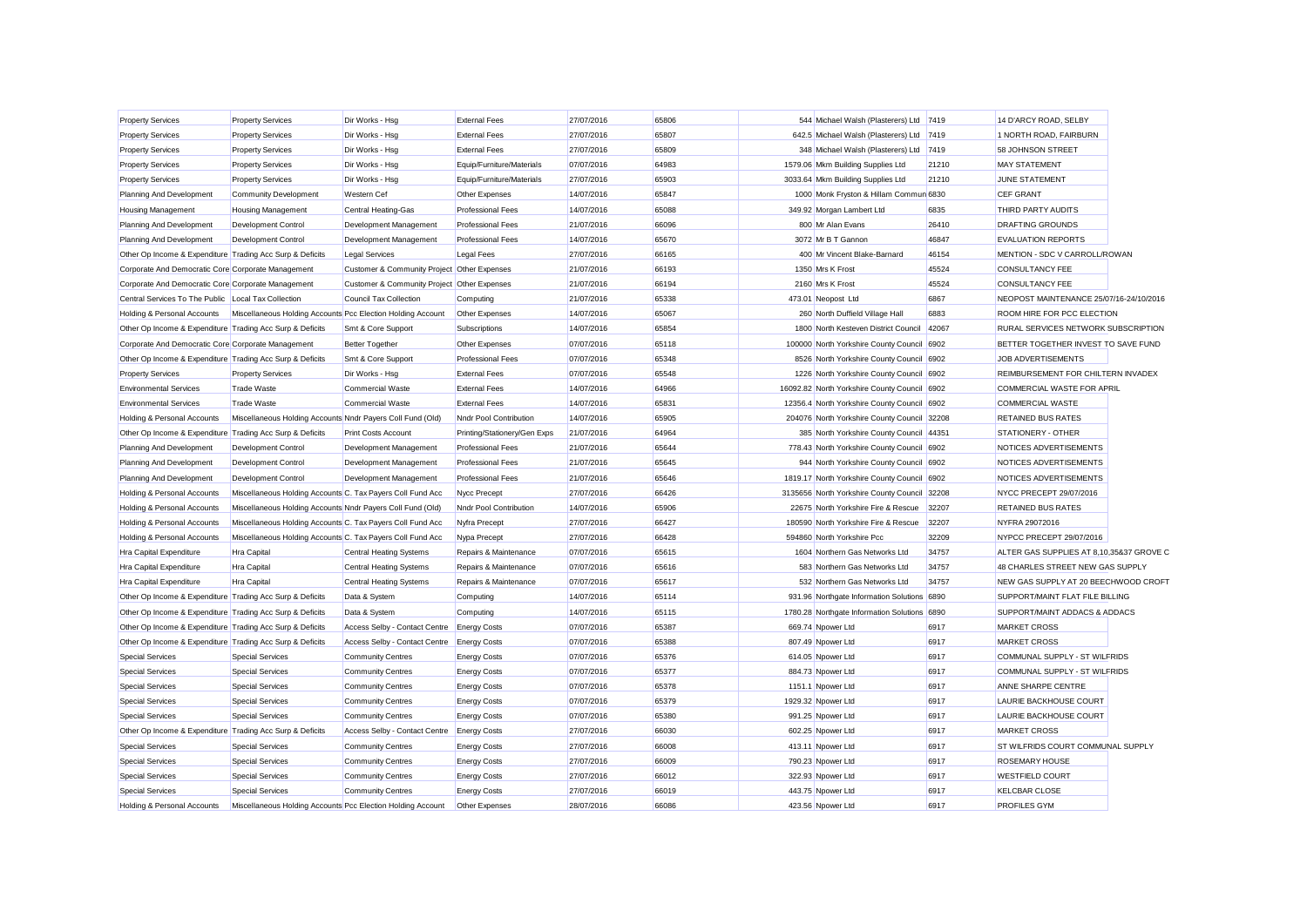| Planning And Development                                  | Economic Development                                        | Prospect Centre Mr                                   | <b>Energy Costs</b>      | 28/07/2016 | 66011 | 732.45 Npower Ltd                        | 6917  | PROSPECT CENTRE                        |  |
|-----------------------------------------------------------|-------------------------------------------------------------|------------------------------------------------------|--------------------------|------------|-------|------------------------------------------|-------|----------------------------------------|--|
| Other Op Income & Expenditure Trading Acc Surp & Deficits |                                                             | Ict                                                  | Computing                | 21/07/2016 | 66100 | 855 One Source It Limited                | 45837 | 20 8GB Server RAM                      |  |
| <b>Housing Management</b>                                 | <b>Housing Management</b>                                   | <b>Edgerton Lodge</b>                                | Repairs & Maintenance    | 07/07/2016 | 65663 | 758.75 Owan Ltd                          | 6943  | QUANTITY SURVEYING HOMES               |  |
| Hra Capital Expenditure                                   | Hra Capital                                                 | <b>Central Heating Systems</b>                       | Repairs & Maintenance    | 07/07/2016 | 65663 | 1578.2 Owan Ltd                          | 6943  | QUANTITY SURVEYING HOMES               |  |
| Hra Capital Expenditure                                   | Hra Capital                                                 | Harold Mills Court Comm Centre Repairs & Maintenance |                          | 07/07/2016 | 65663 | 303.5 Owan Ltd                           | 6943  | <b>QUANTITY SURVEYING HOMES</b>        |  |
| Hra Capital Expenditure                                   | <b>Hra Capital</b>                                          | Kitchens - Decent Homes                              | Repairs & Maintenance    | 07/07/2016 | 65663 | 576.65 Owan Ltd                          | 6943  | QUANTITY SURVEYING HOMES               |  |
| Holding & Personal Accounts                               | Miscellaneous Holding Accounts Eu Election Holding Acc      |                                                      | Other Expenses           | 21/07/2016 | 65671 | 340 Pakflatt (Uk) Ltd                    | 27244 | EU REFERENDUM TVD'S                    |  |
| Hra Capital Expenditure                                   | Hra Capital                                                 | Pointing Works                                       | Repairs & Maintenance    | 14/07/2016 | 65603 | 1217 Paul Harrison                       | 6531  | <b>WORKS - 1 PROSPECT CLOSE</b>        |  |
| Housing General Fund                                      | Homelessness                                                | Refugee Resettlement Programr Fixtures & Fittings    |                          | 27/07/2016 | 65864 | 1141 Paul Harrison                       | 6531  | 75 ST WILFRIDS CRESCENT                |  |
| <b>Property Services</b>                                  | <b>Property Services</b>                                    | Dir Works - Hsg                                      | <b>External Fees</b>     | 27/07/2016 | 65866 | 562 Paul Harrison                        | 6531  | 3 FIRTREE CRESCENT                     |  |
| Holding & Personal Accounts                               | Miscellaneous Holding Accounts Eu Election Holding Acc      |                                                      | Other Expenses           | 14/07/2016 | 65549 | 590 Peppers Marquees Limited             | 27218 | Hire of Table and Chairs for t         |  |
| Hra Capital Expenditure                                   | Hra Capital                                                 | Damp Works                                           | Repairs & Maintenance    | 07/07/2016 | 65621 | 251.38 Personal Information              | 46829 | redecoration allowance                 |  |
| <b>Property Services</b>                                  | <b>Property Services</b>                                    | Dir Works - Hsg                                      | <b>External Fees</b>     | 07/07/2016 | 65622 | 341.5 Personal Information               | 46830 | REDECORATION ALLOWANCE                 |  |
| Holding & Personal Accounts                               | Miscellaneous Holding Accounts Rent Payers Account          |                                                      | Rent Refunds             | 14/07/2016 | 65907 | 816.21 Personal Information              | 46886 | <b>OVERPAID RENT</b>                   |  |
| Housing General Fund                                      | Homelessness                                                | <b>Homeless Persons</b>                              | Other Expenses           | 21/07/2016 | 66196 | 300 Personal Information                 | 46916 | <b>FRONTLINE PRENENTION</b>            |  |
| Holding & Personal Accounts                               | Miscellaneous Holding Accounts Rent Payers Account          |                                                      | Rent Refunds             | 21/07/2016 | 66203 | 1534.21 Personal Information             | 46920 | <b>RENT REFUND</b>                     |  |
| Housing General Fund                                      | Homelessness                                                | <b>Homeless Persons</b>                              | Other Expenses           | 27/07/2016 | 66409 | 500 Personal Information                 | 46933 | <b>FRONTLINE PREVENTATION</b>          |  |
| Holding & Personal Accounts                               | Miscellaneous Holding Accounts Rent Payers Account          |                                                      | <b>Rent Refunds</b>      | 28/07/2016 | 66517 | 2480.94 Personal Information             | 46958 | <b>OVERPAID RENT</b>                   |  |
| Holding & Personal Accounts                               | Miscellaneous Holding Accounts Rent Payers Account          |                                                      | Rent Refunds             | 28/07/2016 | 66518 | 603.48 Personal Information              | 46959 | <b>OVERPAID RENT</b>                   |  |
| Holding & Personal Accounts                               | Miscellaneous Holding Accounts Eu Election Holding Acc      |                                                      | Other Expenses           | 07/07/2016 | 65424 | 4782.77 Portakabin Limited               | 32847 | To hire 3 portacabins for the          |  |
| Holding & Personal Accounts                               | Miscellaneous Holding Accounts Eu Election Holding Acc      |                                                      | Other Expenses           | 14/07/2016 | 65675 | 573 Power-Rite (Uk) Ltd                  | 37038 | <b>GENERATOR HIRE</b>                  |  |
| Holding & Personal Accounts                               | Miscellaneous Holding Accounts Eu Election Holding Acc      |                                                      | Other Expenses           | 14/07/2016 | 65676 | 573 Power-Rite (Uk) Ltd                  | 37038 | <b>GENERATOR HIRE</b>                  |  |
| Holding & Personal Accounts                               | Miscellaneous Holding Accounts Eu Election Holding Acc      |                                                      | Other Expenses           | 14/07/2016 | 65677 | 748 Power-Rite (Uk) Ltd                  | 37038 | <b>GENERATOR HIRE</b>                  |  |
| <b>Property Services</b>                                  | <b>Property Services</b>                                    | Dir Works - Hsg                                      | <b>External Fees</b>     | 07/07/2016 | 65430 | 1292.52 Prism Medical Uk                 | 41970 | <b>WORKS - 1 FIRTREE CRESCENT</b>      |  |
| <b>Property Services</b>                                  | <b>Property Services</b>                                    | Dir Works - Hsq                                      | <b>External Fees</b>     | 27/07/2016 | 66167 | 350 Prism Medical Uk                     | 41970 | 11 WILLIAM JACQUES DRIVE               |  |
| Other Op Income & Expenditure Trading Acc Surp & Deficits |                                                             | Ict                                                  | Computing                | 07/07/2016 | 65065 | 953.2 Probrand Limited                   | 37238 | 8 TFT Screen 4 docking station         |  |
| Other Op Income & Expenditure Trading Acc Surp & Deficits |                                                             | Ict                                                  | Computing                | 07/07/2016 | 65093 | 464.08 Probrand Limited                  | 37238 | 8 TFT Screen 4 docking station         |  |
| Hra Capital Expenditure                                   | Hra Capital                                                 | <b>Bathroom Replacements</b>                         | Repairs & Maintenance    | 27/07/2016 | 66403 | 3216.9 Pts Plumbing Trade Supplies       | 34513 | <b>BATHROOM REPLACEMENT</b>            |  |
| Hra Capital Expenditure                                   | Hra Capital                                                 | Bathroom Replacements                                | Repairs & Maintenance    | 27/07/2016 | 66404 | 2143.36 Pts Plumbing Trade Supplies      | 34513 | <b>BATHROOM REPLACEMENT</b>            |  |
| Other Op Income & Expenditure Trading Acc Surp & Deficits |                                                             | Human Resources Tu                                   | <b>Training Expenses</b> | 07/07/2016 | 65055 | 336 Qa Ltd                               | 46598 | PRINCE (R) FOUNDATION COURSE           |  |
| <b>Special Services</b>                                   | <b>Special Services</b>                                     | <b>Pumping Stations</b>                              | Repairs & Maintenance    | 14/07/2016 | 65439 | 290 R A Dalton                           | 6326  | DE SLUDGING OF SEWAGE - POND VIEW      |  |
| <b>Special Services</b>                                   | <b>Special Services</b>                                     | <b>Pumping Stations</b>                              | Repairs & Maintenance    | 14/07/2016 | 65440 | 290 R A Dalton                           | 6326  | DE SLUDGING OF 11 MAIN ROAD            |  |
| <b>Special Services</b>                                   | <b>Special Services</b>                                     | <b>Pumping Stations</b>                              | Repairs & Maintenance    | 14/07/2016 | 65441 | 290 R A Dalton                           | 6326  | DE SLUDGING - 3 MAIN ROAD TEMPLE HIRST |  |
| <b>Special Services</b>                                   | <b>Special Services</b>                                     | <b>Pumping Stations</b>                              | Repairs & Maintenance    | 14/07/2016 | 65442 | 290 R A Dalton                           | 6326  | DE SLUDGING - CAWOOD ROAD              |  |
| Special Services                                          | <b>Special Services</b>                                     | <b>Pumping Stations</b>                              | Repairs & Maintenance    | 14/07/2016 | 65443 | 430 R A Dalton                           | 6326  | DE SLUDGING - 4 HILLSIDE               |  |
| Special Services                                          | <b>Special Services</b>                                     | <b>Pumping Stations</b>                              | Repairs & Maintenance    | 21/07/2016 | 65438 | 313 R A Dalton                           | 6326  | <b>WORKS - 4 MAIN ROAD</b>             |  |
| Other Op Income & Expenditure Trading Acc Surp & Deficits |                                                             | Ict                                                  | Professional Fees        | 07/07/2016 | 64371 | 916.75 Razorblue Ltd                     | 27684 | IT INFRASTRUCTURE SUPPORT              |  |
| Hra Capital Expenditure                                   | <b>Hra Capital</b>                                          | <b>Bathroom Replacements</b>                         | Repairs & Maintenance    | 27/07/2016 | 66402 | 791.5 Rexel                              | 46698 | <b>BATHROOM REPLACEMENT</b>            |  |
| Other Op Income & Expenditure Trading Acc Surp & Deficits |                                                             | Marketing & Comms                                    | Other Expenses           | 07/07/2016 | 65551 | 675 Richard Jemison Photographer I 44550 |       | TOUR DE FRANCE - PHOTOGRAPHS           |  |
| Planning And Development                                  | Development Control                                         | Development Management                               | Professional Fees        | 21/07/2016 | 64365 | 325 Rosetta Landscape Design             | 6987  | INSPECTION - YEW TREE HOUSE, APPLETON  |  |
| Central Services To The Public                            | Local Tax Collection                                        | Council Tax Collection                               | Other Expenses           | 21/07/2016 | 66204 | 619.83 Rossendales Limited               | 22805 | <b>APRIL 2016</b>                      |  |
| Holding & Personal Accounts                               | Miscellaneous Holding Accounts Eu Election Holding Acc      |                                                      | Other Expenses           | 07/07/2016 | 64830 | 705.15 Royal Mail Group Plc              | 7100  | POST                                   |  |
| Holding & Personal Accounts                               | Miscellaneous Holding Accounts Pcc Election Holding Account |                                                      | Other Expenses           | 07/07/2016 | 64830 | 613.8 Royal Mail Group Plc               | 7100  | POST                                   |  |
| Holding & Personal Accounts                               | Miscellaneous Holding Accounts Eu Election Holding Acc      |                                                      | Other Expenses           | 14/07/2016 | 65139 | 1789.65 Royal Mail Group Plc             | 7100  | POST                                   |  |
| Holding & Personal Accounts                               | Miscellaneous Holding Accounts Eu Election Holding Acc      |                                                      | Other Expenses           | 21/07/2016 | 65347 | 1776.15 Royal Mail Group Plc             | 7100  | POST WEEK ENDING 18/06/2016            |  |
| Other Op Income & Expenditure                             | Trading Acc Surp & Deficits                                 | Postage Account                                      | Communications           | 21/07/2016 | 65436 | 1321.01 Roval Mail Group Plc             | 7100  | POST                                   |  |
| Holding & Personal Accounts                               | Miscellaneous Holding Accounts Eu Election Holding Acc      |                                                      | Other Expenses           | 27/07/2016 | 65582 | 1039.95 Roval Mail Group Plc             | 7100  | LETTERS                                |  |
|                                                           |                                                             |                                                      |                          |            |       |                                          |       |                                        |  |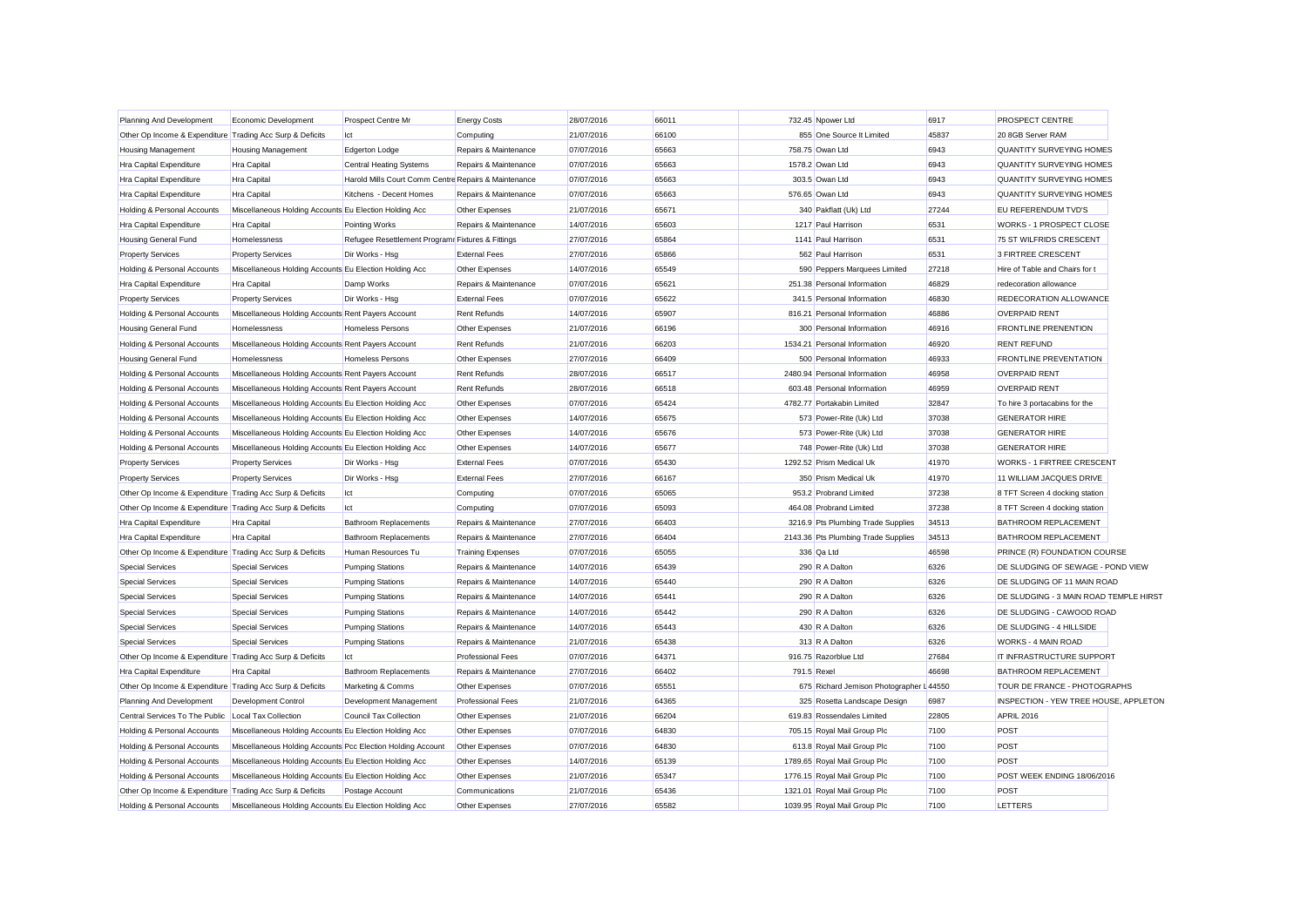| <b>Environmental Services</b>                             | Recycling                                              | Recycling                                           | <b>External Fees</b>         | 14/07/2016 | 65157 | 1049.3 Ryedale Organics Ltd                    | 6694  | <b>GREENWASTE WK 24</b>          |  |
|-----------------------------------------------------------|--------------------------------------------------------|-----------------------------------------------------|------------------------------|------------|-------|------------------------------------------------|-------|----------------------------------|--|
| <b>Environmental Services</b>                             | Recycling                                              | Recycling                                           | <b>External Fees</b>         | 27/07/2016 | 65649 | 1110.2 Ryedale Organics Ltd                    | 6694  | <b>GREENWASTE</b>                |  |
| Central Services To The Public                            | Local Tax Collection                                   | <b>Council Tax Collection</b>                       | <b>External Fees</b>         | 08/07/2016 | 3102  | 1147.83 Santander                              | 6052  | JUNE 2016 COUNCIL TAX PAYMENTS   |  |
| <b>Housing Management</b>                                 | <b>Housing Management</b>                              | <b>Rent Project</b>                                 | <b>External Fees</b>         | 08/07/2016 | 3105  | 940.62 Santander                               | 6052  | JUNE 2016 RENTS                  |  |
| Other Op Income & Expenditure Trading Acc Surp & Deficits |                                                        | <b>Business Support</b>                             | <b>External Fees</b>         | 08/07/2016 | 3103  | 324.3 Santander                                | 6052  | JUNE 2016 INTERNET               |  |
| Holding & Personal Accounts                               | Miscellaneous Holding Accounts Eu Election Holding Acc |                                                     | Other Expenses               | 21/07/2016 | 65432 | 917.6 Saville Audio Visual                     | 28303 | Hire of Audio & TV equipment f   |  |
| Holding & Personal Accounts                               | Miscellaneous Holding Accounts Rent Payers Account     |                                                     | Rent Income                  | 08/07/2016 | 3097  | 15084.63 Selby & District Housing Trust        | 43777 | 2015/16 rent payments            |  |
| <b>Property Services</b>                                  | <b>Property Services</b>                               | Dir Works - Hsg                                     | Equip/Furniture/Materials    | 07/07/2016 | 64981 | 2461.91 Selby Glass                            | 7172  | <b>MAY STATEMENT</b>             |  |
| Other Op Income & Expenditure Trading Acc Surp & Deficits |                                                        | Civic Centre                                        | Cleaning & Domestic Supplies | 14/07/2016 | 65658 | 280 Selby Healthcare Ltd                       | 31239 | OH REPORTS                       |  |
| Hra Capital Expenditure                                   | Hra Capital                                            | <b>Void Property Repairs</b>                        | Repairs & Maintenance        | 27/07/2016 | 65987 | 325 Sherwood Property Building Serv 35336      |       | 13 THE CLOISTERS                 |  |
| Hra Capital Expenditure                                   | Hra Capital                                            | Void Property Repairs                               | Repairs & Maintenance        | 27/07/2016 | 65988 | 465 Sherwood Property Building Sen 35336       |       | 20 DARCY COURT                   |  |
| <b>Property Services</b>                                  | <b>Property Services</b>                               | Dir Works - Hsg                                     | <b>External Fees</b>         | 27/07/2016 | 65986 | 2250 Sherwood Property Building Sen 35336      |       | <b>8 HOLY GARTH GARDENS</b>      |  |
| <b>Property Services</b>                                  | <b>Property Services</b>                               | Dir Works - Hsg                                     | <b>External Fees</b>         | 27/07/2016 | 65989 | 455 Sherwood Property Building Serv 35336      |       | 21 KELBAR CLOSE                  |  |
| <b>Property Services</b>                                  | <b>Property Services</b>                               | Dir Works - Hsg                                     | <b>External Fees</b>         | 27/07/2016 | 65990 | 2639 Sherwood Property Building Sen 35336      |       | 2 BRIGHT WALK, SELBY             |  |
| <b>Property Services</b>                                  | <b>Property Services</b>                               | Dir Works - Hsg                                     | <b>External Fees</b>         | 27/07/2016 | 65991 | 565 Sherwood Property Building Serv 35336      |       | 42 AUSTERBANK ROAD               |  |
| <b>Housing Management</b>                                 | <b>Housing Management</b>                              | Asbestos Surveying                                  | Repairs & Maintenance        | 14/07/2016 | 65095 | 750 Simon Calvert Contractors Ltd              | 44422 | <b>WORKS - 21 CARR STREET</b>    |  |
| Hra Capital Expenditure                                   | Hra Capital                                            | Fencing Programme                                   | Repairs & Maintenance        | 14/07/2016 | 65096 | 260 Simon Calvert Contractors Ltd              | 44422 | WORKS - 22 BRIGHT WALK           |  |
| Hra Capital Expenditure                                   | Hra Capital                                            | Fencing Programme                                   | Repairs & Maintenance        | 14/07/2016 | 65097 | 460 Simon Calvert Contractors Ltd              | 44422 | <b>WORKS 41 TENNANT STREET</b>   |  |
| Hra Capital Expenditure                                   | Hra Capital                                            | Fencing Programme                                   | Repairs & Maintenance        | 14/07/2016 | 65102 | 420 Simon Calvert Contractors Ltd              | 44422 | WORKS - 3 MIRKHILL ROAD          |  |
| Hra Capital Expenditure                                   | Hra Capital                                            | Fencing Programme                                   | Repairs & Maintenance        | 14/07/2016 | 65104 | 260 Simon Calvert Contractors Ltd              | 44422 | WORKS - 19 MARSH CROFT           |  |
| Hra Capital Expenditure                                   | Hra Capital                                            | Fencing Programme                                   | Repairs & Maintenance        | 14/07/2016 | 65105 | 540 Simon Calvert Contractors Ltd              | 44422 | WORKS - 29 KITCHENER STREET      |  |
| Hra Capital Expenditure                                   | Hra Capital                                            | Fencing Programme                                   | Repairs & Maintenance        | 14/07/2016 | 65107 | 570 Simon Calvert Contractors Ltd              | 44422 | WORKS - 8 HIGHFIELD VILLAS       |  |
| Hra Capital Expenditure                                   | Hra Capital                                            | Fencing Programme                                   | Repairs & Maintenance        | 14/07/2016 | 65110 | 400 Simon Calvert Contractors Ltd              | 44422 | <b>WORKS - 8 THE SHRUBBERIES</b> |  |
| Hra Capital Expenditure                                   | Hra Capital                                            | Fencing Programme                                   | Repairs & Maintenance        | 14/07/2016 | 65111 | 345 Simon Calvert Contractors Ltd              | 44422 | WORKS 17A MANOR GARTH            |  |
| Hra Capital Expenditure                                   | Hra Capital                                            | Fencing Programme                                   | Repairs & Maintenance        | 14/07/2016 | 65112 | 550 Simon Calvert Contractors Ltd              | 44422 | WORKS - 2 CURSON TERRACE         |  |
| Housing General Fund                                      | Homelessness                                           | Refugee Resettlement Programr Repairs & Maintenance |                              | 27/07/2016 | 66412 | 995 Smart Decorating                           | 46931 | <b>22 PARKIN AVENUE</b>          |  |
| Other Op Income & Expenditure Trading Acc Surp & Deficits |                                                        | Data & System                                       | Computing                    | 14/07/2016 | 65296 | 699 Snap Surveys Ltd                           | 7228  | <b>SNAP SUBSCRIPTION</b>         |  |
| <b>Environmental Services</b>                             | <b>Trade Waste</b>                                     | <b>Clinical Waste</b>                               | <b>External Fees</b>         | 27/07/2016 | 65818 | 430.18 Srcl Ltd                                | 7251  | <b>WASTE DISPOSAL</b>            |  |
| <b>Property Services</b>                                  | <b>Property Services</b>                               | Dir Works - Hsg                                     | <b>External Fees</b>         | 27/07/2016 | 65544 | 416 T A M Loughlin                             | 6779  | WORKS - 2 GRENFIELD DRIVE        |  |
| <b>Property Services</b>                                  | <b>Property Services</b>                               | Dir Works - Hsg                                     | <b>External Fees</b>         | 27/07/2016 | 65546 | 1260 T A M Loughlin                            | 6779  | PROSPECT CLOSE GARAGES           |  |
| <b>Housing Management</b>                                 | <b>Housing Management</b>                              | Void - Difficult To Let                             | Other Expenses               | 21/07/2016 | 65163 | 1540 T.N.B Decorators                          | 23973 | Interior Work:-19 Deeping Way,   |  |
| Planning And Development                                  | <b>Community Development</b>                           | Community Engagement Forum: External Fees           |                              | 21/07/2016 | 65861 | 333.34 Tadcaster & Rural Community In 40494    |       | MAY COMMUNITY DEVELOPMENT        |  |
| Planning And Development                                  | <b>Community Development</b>                           | Community Engagement Forum: External Fees           |                              | 21/07/2016 | 65862 | 333.34 Tadcaster & Rural Community Ir 40494    |       | JUNE COMMUNITY DEVELOPMENT       |  |
| Planning And Development                                  | <b>Community Development</b>                           | Community Engagement Forum: External Fees           |                              | 21/07/2016 | 65863 | 333.34 Tadcaster & Rural Community Ir 40494    |       | APRIL COMMUNITY DEVELOPMENT      |  |
| Planning And Development                                  | <b>Community Development</b>                           | Tadcaster & Villages Cef                            | Grants                       | 14/07/2016 | 64803 | 2000 Tadcaster Town Council                    | 7297  | PLANTING AND GATEWAYS SCHEME     |  |
| Holding & Personal Accounts                               | Miscellaneous Holding Accounts Eu Election Holding Acc |                                                     | Other Expenses               | 21/07/2016 | 65421 | 3384.78 The Association Of Electoral Adr 22369 |       | <b>ELECTION TRAINING</b>         |  |
| <b>Environmental Services</b>                             | Recycling                                              | Recycling                                           | <b>External Fees</b>         | 14/07/2016 | 65660 | 13292.98 The Maltings Organic Treatment 35116  |       | <b>GREENWASTE</b>                |  |
| Planning And Development                                  | Development Control                                    | Development Management                              | <b>Professional Fees</b>     | 07/07/2016 | 65117 | 1070.5 The Oyster Partnership Ltd              | 43921 | Personal Information             |  |
| Planning And Development                                  | <b>Planning Policy</b>                                 | Dev. Policy Serv. (Plan Selby)                      | <b>Professional Fees</b>     | 07/07/2016 | 65116 | 1030.82 The Oyster Partnership Ltd             | 43921 | Personal Information             |  |
| Planning And Development                                  | <b>Planning Policy</b>                                 | Dev. Policy Serv. (Plan Selby)                      | <b>Professional Fees</b>     | 14/07/2016 | 65060 | 1507.92 The Oyster Partnership Ltd             | 43921 | Personal Information             |  |
| Planning And Development                                  | <b>Development Control</b>                             | Development Management                              | <b>Professional Fees</b>     | 21/07/2016 | 65538 | 1187.5 The Oyster Partnership Ltd              | 43921 | Personal Information             |  |
| Planning And Development                                  | Development Control                                    | Development Management                              | <b>Professional Fees</b>     | 21/07/2016 | 65539 | 1598.4 The Oyster Partnership Ltd              | 43921 | Personal Information             |  |
| Planning And Development                                  | Development Control                                    | Development Management                              | <b>Professional Fees</b>     | 21/07/2016 | 65540 | 1812.5 The Oyster Partnership Ltd              | 43921 | Personal Information             |  |
| Planning And Development                                  | <b>Planning Policy</b>                                 | Dev. Policy Serv. (Plan Selby)                      | <b>Professional Fees</b>     | 21/07/2016 | 65537 | 1182.39 The Oyster Partnership Ltd             | 43921 | Personal Information             |  |
| Planning And Development                                  | Development Control                                    | Development Management                              | <b>Professional Fees</b>     | 28/07/2016 | 64776 | 758 The Oyster Partnership Ltd                 | 43921 | Personal Information             |  |
| Planning And Development                                  | Development Control                                    | Development Management                              | <b>Professional Fees</b>     | 28/07/2016 | 64777 | 1562.5 The Oyster Partnership Ltd              | 43921 | Personal Information             |  |
| Planning And Development                                  | Development Control                                    | Development Management                              | <b>Professional Fees</b>     | 28/07/2016 | 64778 | 1768.27 The Oyster Partnership Ltd             | 43921 | Personal Information             |  |